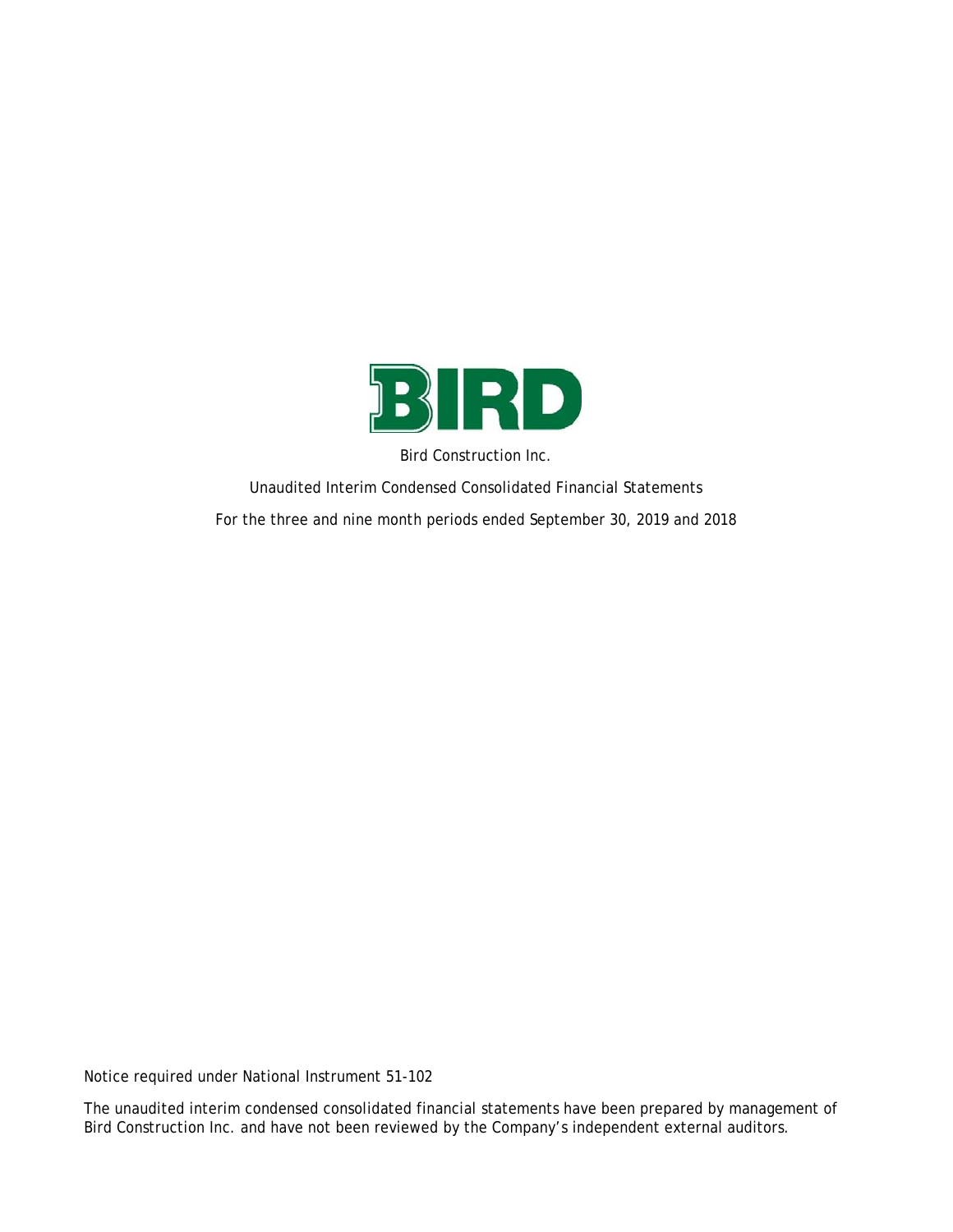## **BIRD CONSTRUCTION INC. CONSOLIDATED STATEMENTS OF FINANCIAL POSITION As at September 30, 2019 and December 31, 2018 (in thousands of Canadian dollars)**

| (unaudited)                                                     |          | September 30,    | December 31,     |  |  |
|-----------------------------------------------------------------|----------|------------------|------------------|--|--|
|                                                                 | Note     | 2019             | 2018             |  |  |
| <b>ASSETS</b>                                                   |          |                  |                  |  |  |
| Current assets:                                                 |          |                  |                  |  |  |
| Cash                                                            | 23       | \$<br>90,044     | \$<br>157,151    |  |  |
| Bankers' acceptances and short-term deposits                    | 23       | 6,862            | 1,769            |  |  |
| Short-term investments                                          |          |                  | 1,705            |  |  |
| Accounts receivable                                             | 8        | 433,603          | 337,663          |  |  |
| Contract assets                                                 |          | 25,079           | 28,412           |  |  |
| Contract assets - alternative finance projects                  | 7        | 46,813           | 7,126            |  |  |
| Inventory                                                       |          | 598              | 840              |  |  |
| Prepaid expenses                                                |          | 3,187            | 2,566            |  |  |
| Income taxes recoverable<br>Investments held for sale           | 10       | 11,022<br>3,431  | 5,559            |  |  |
| Other assets                                                    | 9        | 2,089            | 3,762            |  |  |
| Total current assets                                            |          | 622,728          | 546,553          |  |  |
|                                                                 |          |                  |                  |  |  |
| Non-current assets:                                             |          |                  |                  |  |  |
| Other assets                                                    | 9        | 6,569            | 6,852            |  |  |
| Property and equipment                                          | 11<br>11 | 46,346           | 43,153           |  |  |
| Right-of-use assets<br>Investments in equity accounted entities | 10       | 34,760           | 13,073           |  |  |
| Deferred income tax asset                                       |          | 13,437<br>11,482 | 12,517<br>10,909 |  |  |
| Intangible assets                                               | 12       | 2,406            | 2,575            |  |  |
| Goodwill                                                        | 12       | 16,389           | 16,389           |  |  |
| Total non-current assets                                        |          | 131,389          | 105,468          |  |  |
| <b>TOTAL ASSETS</b>                                             |          | \$<br>754,117    | \$<br>652,021    |  |  |
| <b>LIABILITIES</b>                                              |          |                  |                  |  |  |
| Current liabilities:                                            |          |                  |                  |  |  |
| Accounts payable                                                |          | \$<br>356,567    | \$<br>383,608    |  |  |
| Contract liabilities                                            |          | 117,171          | 60,003           |  |  |
| Dividends payable to shareholders                               |          | 1,382            | 1,382            |  |  |
| Income taxes payable                                            |          | 7,050            | 3,444            |  |  |
| Non-recourse project financing                                  | 7        | 56,251           | 11,824           |  |  |
| Current portion of loans and borrowings                         | 13       | 5,962            | 2,151            |  |  |
| Current portion of right-of-use liabilities                     | 13       | 7,594            | 3,053            |  |  |
| Provisions                                                      | 19       | 6,847            | 8,593            |  |  |
| Other liabilities                                               | 15       | 4,403            | 2,280            |  |  |
| <b>Total current liabilities</b>                                |          | 563,227          | 476,338          |  |  |
| Non-current liabilities:                                        |          |                  |                  |  |  |
| Loans and borrowings                                            | 13       | 26,166           | 19,047           |  |  |
| Right-of-use liabilities                                        | 13       | 23,958           | 5,706            |  |  |
| Deferred income tax liability                                   |          | 9,573            | 7,355            |  |  |
| Other liabilities                                               | 15       | 7,515            | 7,346            |  |  |
| Total non-current liabilities                                   |          | 67,212           | 39,454           |  |  |
| SHAREHOLDERS' EQUITY                                            |          |                  |                  |  |  |
| Shareholders' capital                                           | 17       | 42,527           | 42,527           |  |  |
| Contributed surplus                                             |          | 1,956            | 1,956            |  |  |
| Retained earnings                                               |          | 79,176           | 91,743           |  |  |
| Accumulated other comprehensive income                          |          | 19               | 3                |  |  |
| Total shareholders' equity                                      |          | 123,678          | 136,229          |  |  |
| TOTAL LIABILITIES AND SHAREHOLDERS' EQUITY                      |          | \$<br>754,117    | \$<br>652,021    |  |  |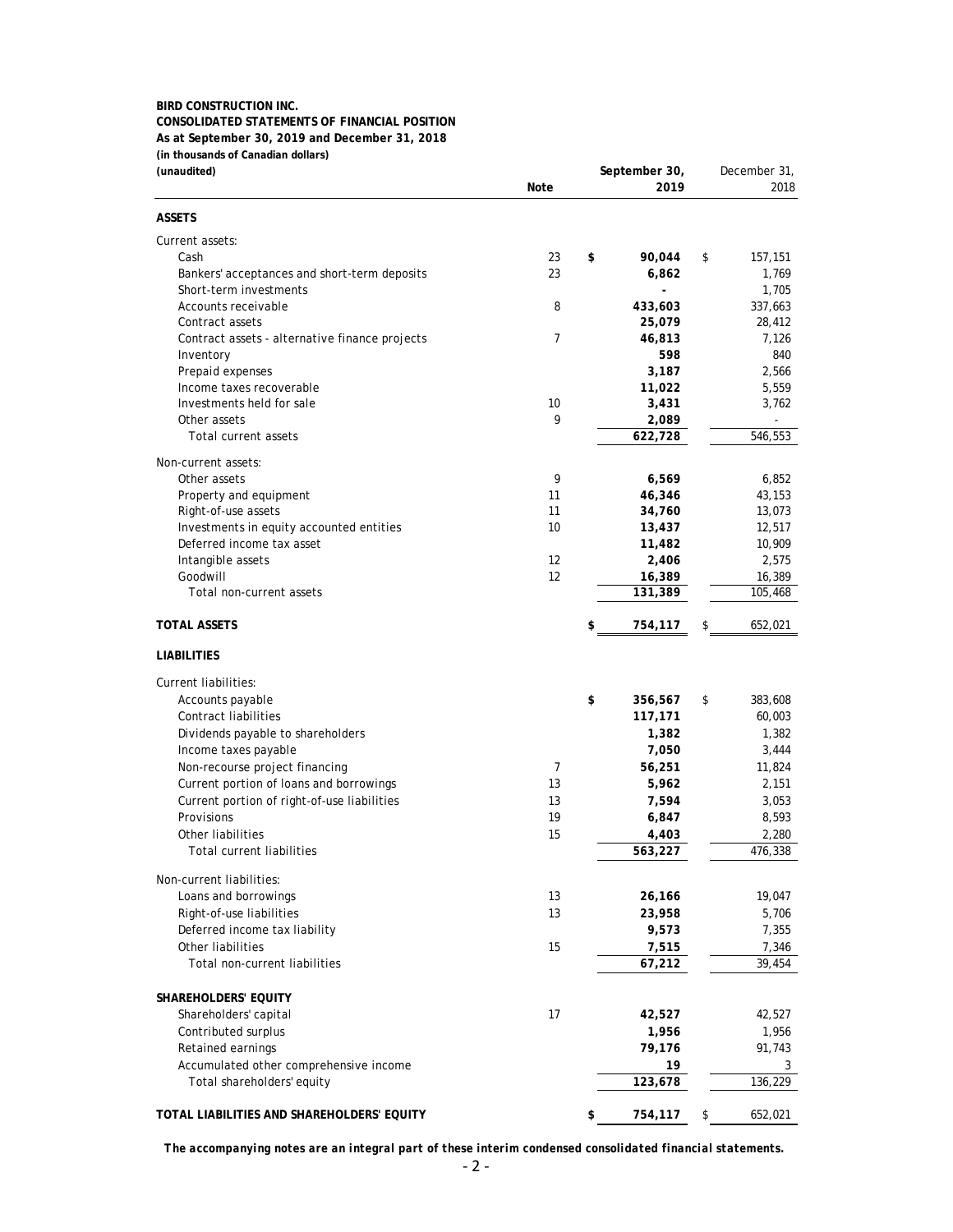#### **CONSOLIDATED STATEMENTS OF INCOME (LOSS)**

**For the three and nine month periods ended September 30, 2019 and 2018**

**(in thousands of Canadian dollars, except per share amounts)**

#### **(unaudited)**

|                                             |      | For the three months ended September 30, |           |    |           |    | For the nine months ended September 30, |    |  |           |
|---------------------------------------------|------|------------------------------------------|-----------|----|-----------|----|-----------------------------------------|----|--|-----------|
|                                             | Note |                                          | 2019      |    | 2018      |    | 2019                                    |    |  | 2018      |
| Construction revenue                        |      | \$                                       | 378,591   | \$ | 381,382   | \$ | 955,796 \$                              |    |  | 995,930   |
| Costs of construction                       |      |                                          | 354,792   |    | 361,985   |    | 911,230                                 |    |  | 961,047   |
| Gross profit                                |      |                                          | 23,799    |    | 19,397    |    | 44,566                                  |    |  | 34,883    |
|                                             |      |                                          |           |    |           |    |                                         |    |  |           |
| Income from equity accounted investments    | 10   |                                          | 278       |    | (288)     |    | 1,954                                   |    |  | 372       |
| General and administrative expenses         |      |                                          | (14, 236) |    | (12, 691) |    | (42, 420)                               |    |  | (43, 753) |
| Income (loss) from operations               |      |                                          | 9,841     |    | 6,418     |    | 4,100                                   |    |  | (8, 498)  |
| Finance income                              | 20   |                                          | 698       |    | 281       |    | 1,827                                   |    |  | 888       |
| Finance and other costs                     | 21   |                                          | (1, 237)  |    | (651)     |    | (4,005)                                 |    |  | (2,633)   |
| Income (loss) before income taxes           |      |                                          | 9,302     |    | 6,048     |    | 1,922                                   |    |  | (10, 243) |
| Income tax expense (recovery)               | 14   |                                          | 2,520     |    | 1,688     |    | 605                                     |    |  | (2, 851)  |
| Net income (loss) for the period            |      | \$                                       | 6,782     | \$ | 4,360     | S  | 1,317                                   | \$ |  | (7, 392)  |
| Basic and diluted earnings (loss) per share | 18   | \$                                       | 0.16      | \$ | 0.10      | \$ | 0.03                                    | \$ |  | (0.17)    |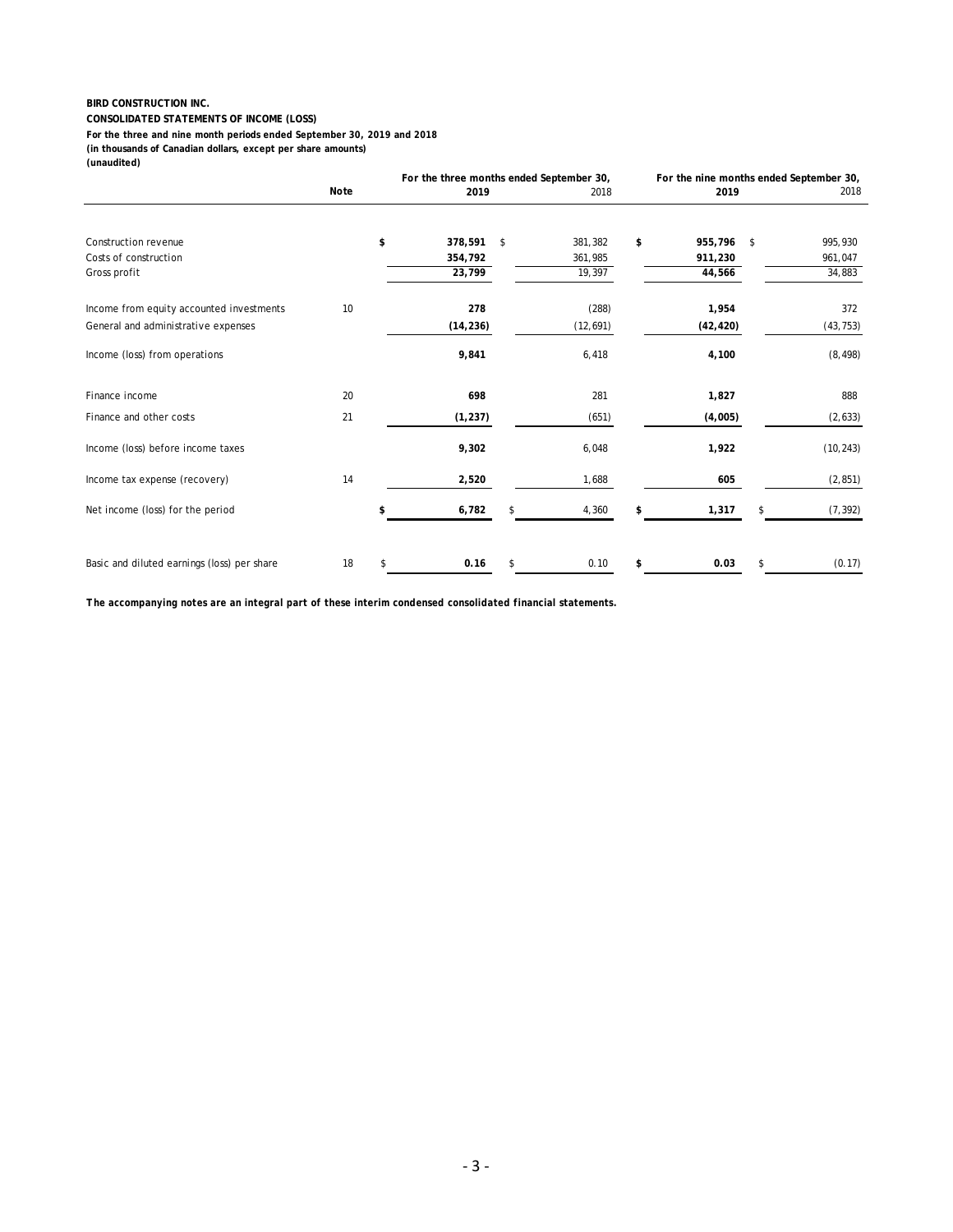**CONSOLIDATED STATEMENTS OF COMPREHENSIVE INCOME (LOSS) For the three and nine month periods ended September 30, 2019 and 2018**

**(in thousands of Canadian dollars, except per share amounts) (unaudited)**

|                                                                             |      | For the three months ended September 30, |  |       | For the nine months ended September 30, |            |  |          |
|-----------------------------------------------------------------------------|------|------------------------------------------|--|-------|-----------------------------------------|------------|--|----------|
|                                                                             | Note | 2019                                     |  | 2018  |                                         | 2019       |  | 2018     |
| Net income (loss) for the period                                            |      | $6,782$ \$                               |  | 4,360 | S                                       | $1,317$ \$ |  | (7, 392) |
| Other comprehensive income (loss) for the period:                           |      |                                          |  |       |                                         |            |  |          |
| Exchange differences on translating equity accounted investments            | 10   | (15)                                     |  |       |                                         | 16         |  |          |
| Total of items that may be reclassified to net income in subsequent periods |      | (15)                                     |  |       |                                         | 16         |  |          |
| Total other comprehensive income (loss) for the period                      |      | (15)                                     |  |       |                                         |            |  |          |
| Total comprehensive income (loss) for the period                            |      | 6,767                                    |  | 4,367 |                                         | 1,333      |  | (7, 391) |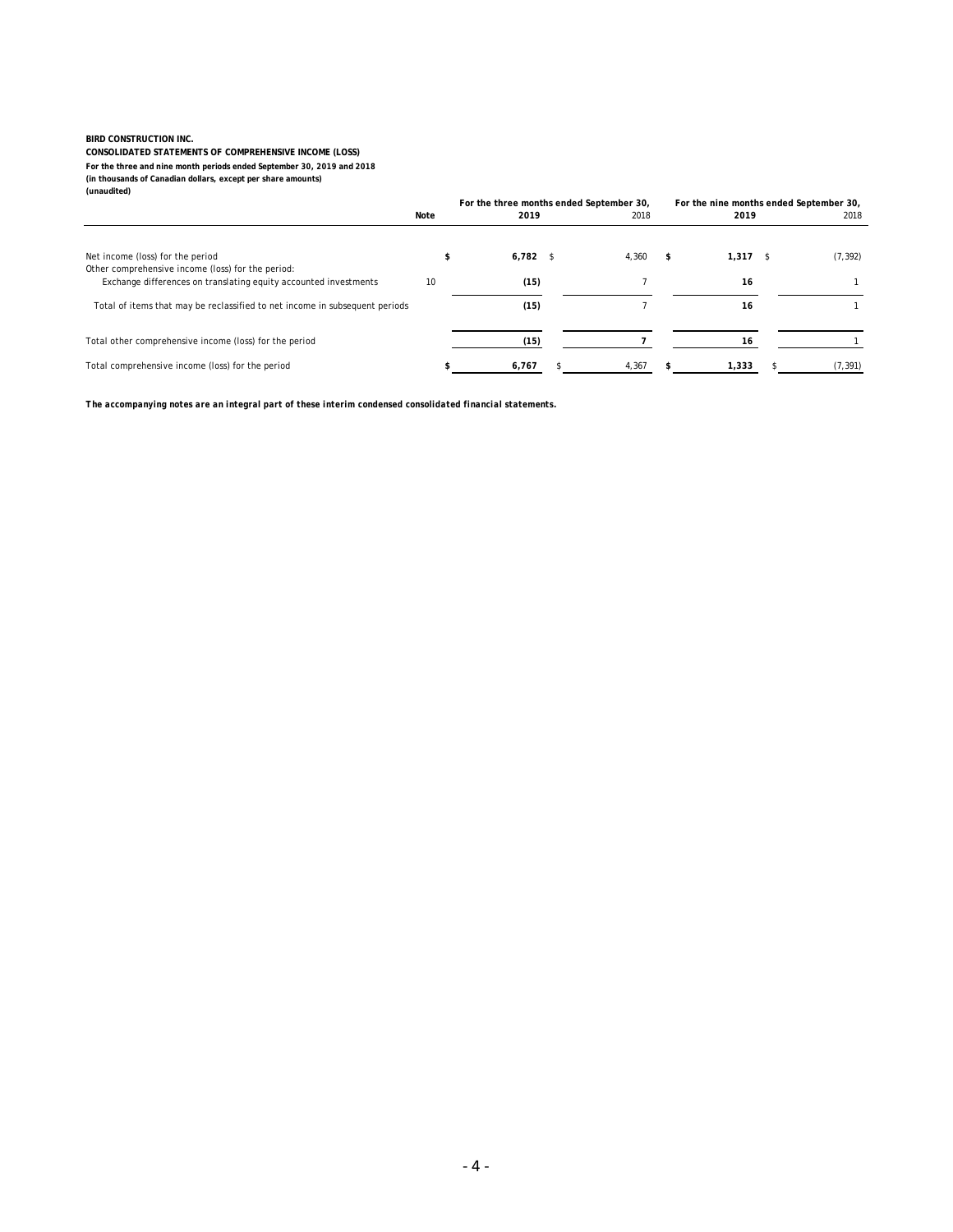**CONSOLIDATED STATEMENTS OF CHANGES IN EQUITY (in thousands of Canadian dollars, except per share amounts) (unaudited) For the nine month periods ended September 30, 2019 and 2018**

|                                                                                    |      | Shareholders' | Contributed |      | Retained                 | Accumulated<br>other<br>comprehensive |     | Total     |
|------------------------------------------------------------------------------------|------|---------------|-------------|------|--------------------------|---------------------------------------|-----|-----------|
|                                                                                    | Note | capital       | surplus     |      | earnings                 | income (loss)                         |     | equity    |
| Balance at December 31, 2017                                                       | \$   | 42,527 \$     | 1,949       | s.   | 109,338 \$               | $\overline{2}$                        | -\$ | 153,816   |
|                                                                                    |      |               |             |      |                          |                                       |     |           |
| Net income (loss) for the period                                                   |      |               |             |      | (7, 392)                 |                                       |     | (7, 392)  |
| Other comprehensive income for the period                                          | 10   |               |             |      | $\overline{\phantom{a}}$ |                                       |     |           |
| Total comprehensive income for the period                                          |      |               |             |      | (7, 392)                 |                                       |     | (7, 391)  |
| Contributions by and dividends to owners                                           |      |               |             |      |                          |                                       |     |           |
| Stock-based compensation expense                                                   | 16   |               | 5           |      |                          |                                       |     | 5         |
| Dividends declared to shareholders                                                 |      |               |             |      | (12, 436)                |                                       |     | (12, 436) |
| Balance at September 30, 2018                                                      | \$   | 42,527 \$     | 1,954       | \$   | 89,510 \$                | $\mathbf{3}$                          | \$  | 133,994   |
| Balance at December 31, 2018                                                       | \$   | 42,527 \$     | 1,956       | - \$ | 91,743 \$                | 3                                     | \$  | 136,229   |
| Impact on adoption of IFRS 16                                                      |      |               |             |      | (1, 448)                 |                                       |     | (1, 448)  |
| Balance at January 1, 2019                                                         |      | 42,527        | 1,956       |      | 90,295                   | 3                                     |     | 134,781   |
| Net income (loss) for the period                                                   |      |               |             |      | 1,317                    |                                       |     | 1,317     |
| Other comprehensive income (loss) for the period                                   | 10   |               |             |      |                          | 16                                    |     | 16        |
| Total comprehensive income for the period                                          |      |               |             |      | 1,317                    | 16                                    |     | 1,333     |
| Contributions by and dividends to owners                                           |      |               |             |      |                          |                                       |     |           |
| Stock-based compensation expense                                                   | 16   |               |             |      |                          |                                       |     |           |
| Dividends declared to shareholders                                                 |      |               |             |      | (12, 436)                |                                       |     | (12, 436) |
| Balance at September 30, 2019                                                      | \$   | 42,527 \$     | $1,956$ \$  |      | 79,176 \$                | 19                                    | \$  | 123,678   |
| Dividends per share declared during the nine month period ended September 30, 2019 |      |               |             | \$   | 0.29                     |                                       |     |           |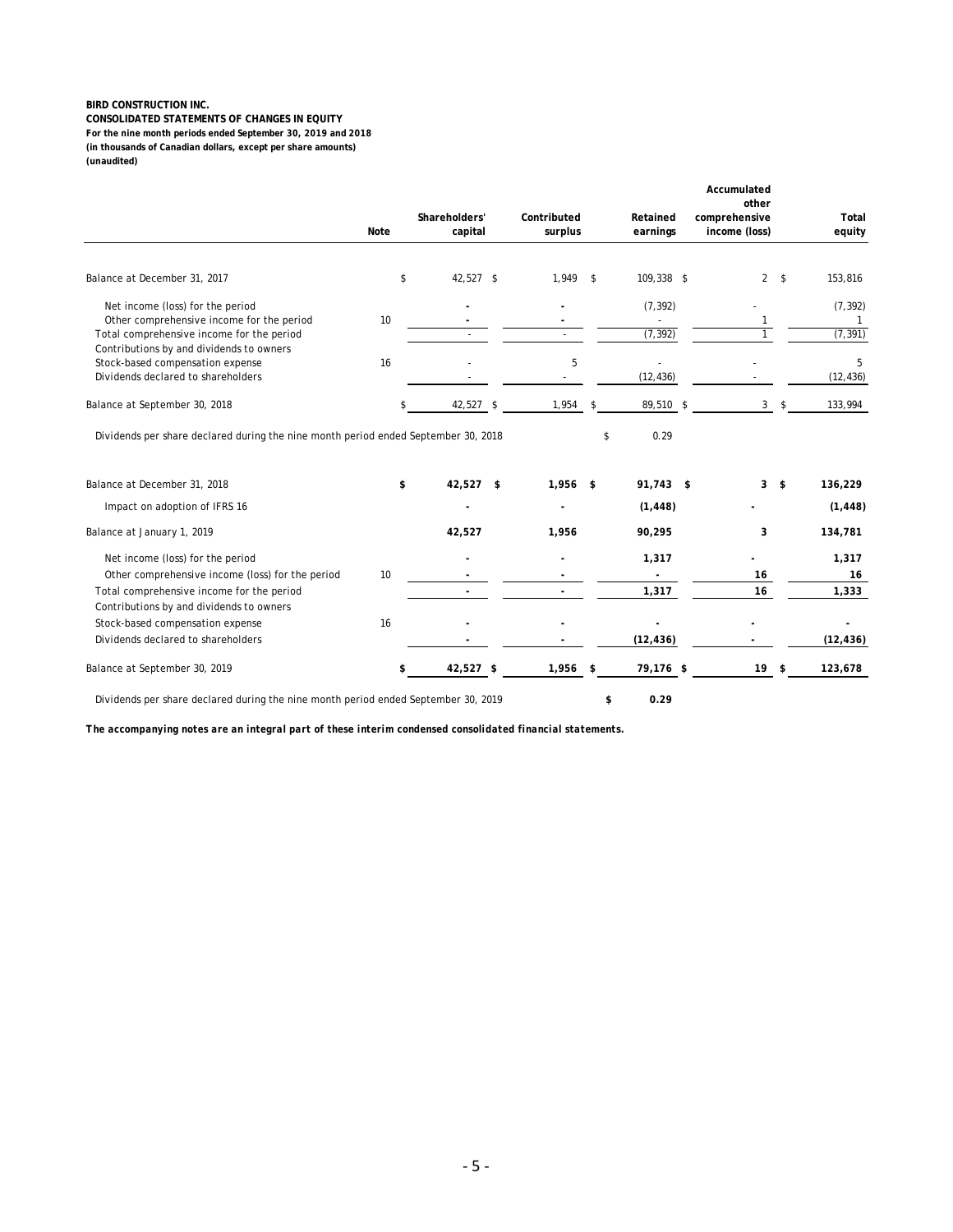#### **BIRD CONSTRUCTION INC. CONSOLIDATED STATEMENTS OF CASH FLOWS (unaudited) For the nine month periods ended September 30, 2019 and 2018 (in thousands of Canadian dollars)**

|                                                                       |      |              | For the nine months ended September 30, |           |
|-----------------------------------------------------------------------|------|--------------|-----------------------------------------|-----------|
|                                                                       | Note | 2019         |                                         | 2018      |
|                                                                       |      |              |                                         |           |
| Cash flows from (used in) operating activities:                       |      |              |                                         |           |
| Net income (loss) for the period                                      |      | \$<br>1,317  | \$                                      | (7, 392)  |
| Items not involving cash:                                             |      |              |                                         |           |
| Amortization                                                          | 12   | 664          |                                         | 354       |
| Depreciation                                                          | 11   | 10,682       |                                         | 8,074     |
| Gain on sale of property and equipment                                |      | (1,091)      |                                         | (809)     |
| Income from equity accounted investments                              | 10   | (1, 954)     |                                         | (372)     |
| Finance income                                                        | 20   | (1, 827)     |                                         | (888)     |
| Finance and other costs                                               | 21   | 4,005        |                                         | 2,633     |
| Deferred compensation plan expense and other                          |      | 2,291        |                                         | 3,056     |
| Unrealized gain on investments and other                              |      | (16)         |                                         | (535)     |
| Income tax expense (recovery)                                         | 14   | 605          |                                         | (2, 851)  |
| Stock-based compensation expense                                      | 16   |              |                                         | 5         |
| Cash flows from operations before changes in non-cash working capital |      | 14,676       |                                         | 1,275     |
| Changes in non-cash working capital relating to operating activities  | 23   | (106, 135)   |                                         | 17,401    |
| Interest received                                                     |      | 1,781        |                                         | 914       |
| Interest paid                                                         |      | (2, 819)     |                                         | (3,073)   |
| Income taxes paid                                                     |      | (283)        |                                         | (1,058)   |
| Cash flows from (used in) operating activities                        |      | (92, 780)    |                                         | 15,459    |
| Cash flows from (used in) investing activities:                       |      |              |                                         |           |
| Investments in equity accounted entities                              | 10   | (112)        |                                         | (1,750)   |
| Capital distributions from equity accounted entities                  | 10   | 1,493        |                                         | 1,593     |
| Additions to property and equipment                                   | 11   | (11, 129)    |                                         | (11, 223) |
| Proceeds on sale of property and equipment                            | 11   | 1,928        |                                         | 2,921     |
| Additions to intangible assets                                        | 12   | (495)        |                                         | (1, 325)  |
| Purchase of short-term investments                                    |      |              |                                         | (4, 742)  |
| Proceeds from maturity of short-term investments                      |      | 1,666        |                                         | 3,107     |
| Other long-term assets                                                |      | 283          |                                         | (209)     |
| Cash flows used in investing activities                               |      | (6, 366)     |                                         | (11, 628) |
| Cash flows from (used in) financing activities:                       |      |              |                                         |           |
| Dividends paid on shares                                              |      | (12, 436)    |                                         | (12, 436) |
| Proceeds from non-recourse project financing                          | 7    | 43,793       |                                         | 21,473    |
| Repayment of non-recourse project financing                           |      |              |                                         | (76, 474) |
| Proceeds from loans and borrowings                                    | 13   | 14,536       |                                         | 13,671    |
| Repayment of loans and borrowings                                     | 13   | (3,606)      |                                         | (2, 547)  |
| Repayment of right-of-use liabilities                                 | 13   | (5, 210)     |                                         | (2, 773)  |
| Cash flows from (used in) financing activities                        |      | 37,077       |                                         | (59,086)  |
| Net decrease in cash and cash equivalents during the period           |      | (62,069)     |                                         | (55, 255) |
| Effects of foreign exchange on cash balances                          |      | 55           |                                         | 552       |
| Cash and cash equivalents, beginning of the period                    |      | 158,920      |                                         | 133,055   |
| Cash and cash equivalents, end of the period                          | 23   | \$<br>96,906 | \$                                      | 78,352    |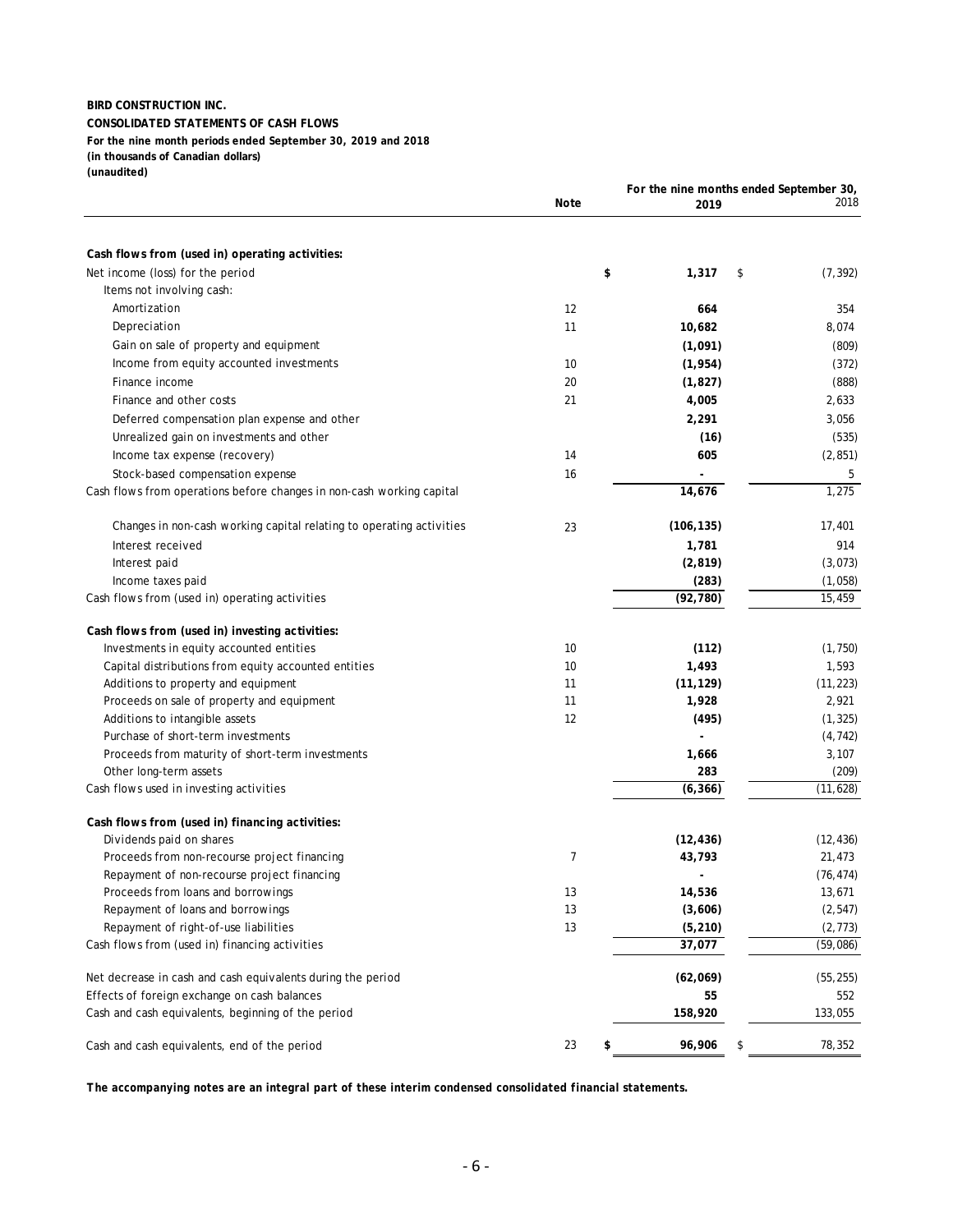## **1. Structure of the Company**

Bird Construction Inc. (the "Company") is a corporation incorporated in the province of Ontario, Canada. The address of the Company's registered office is 5700 Explorer Drive, Suite 400, Mississauga, Ontario, Canada.

The Company, through its subsidiaries and interests in joint arrangements carries on business as a general contractor with offices across Canada. The Company serves customers in the industrial, mining, institutional, retail, commercial, multi-tenant residential, light industrial, and renovation and restoration sectors using fixed priced, design-build, unit price, cost reimbursable, guaranteed upset price and construction management contract delivery methods.

Segment results are reviewed by the Company's Chief Executive Officer to assess performance and allocate resources within the Company. Management applies judgement in the aggregation of the Company's operating segments and has determined that the Company operates in one reportable segment being the general contracting sector of the construction industry. The Company's operating segments have similar economic characteristics in that each of the Company's operating districts provides comparable construction services, use similar contracting methods, have similar long term economic prospects, share similar cost structures and operate in similar regulatory environments.

## **2. Basis of preparation**

## **Authorization of financial statements:**

These unaudited interim condensed consolidated financial statements were authorized for issue on November 5, 2019 by the Company's Board of Directors.

### **Statement of compliance:**

These unaudited interim condensed consolidated financial statements have been prepared in accordance with International Financial Reporting Standards ("IFRS") applicable to the preparation of interim financial statements, including IAS 34 Interim financial reporting. These unaudited condensed consolidated interim financial statements do not include all of the information and disclosures required in the Company's annual consolidated financial statements, and should be read in conjunction with the Company's annual consolidated financial statements for the year ended December 31, 2018.

### **Basis of measurement:**

These unaudited interim condensed consolidated financial statements have been prepared using the historical cost convention, except for certain financial assets, derivative financial instruments and liabilities for cash settled share-based payment arrangements which are measured at fair value.

### **Use of estimates and judgements:**

The preparation of financial statements requires management to make judgements, estimates and assumptions that affect the application of accounting policies and the reported amounts of revenues, expenses, assets, liabilities and the disclosure of contingent assets and liabilities at the reporting date.

Uncertainty about these assumptions and estimates could result in a material adjustment to the carrying amount of an asset or liability and/or the reported amount of revenue and expense in future periods. Estimates and underlying assumptions are reviewed on an ongoing basis. Revisions to accounting estimates are recognized in the period in which the estimates are revised and in any future periods affected.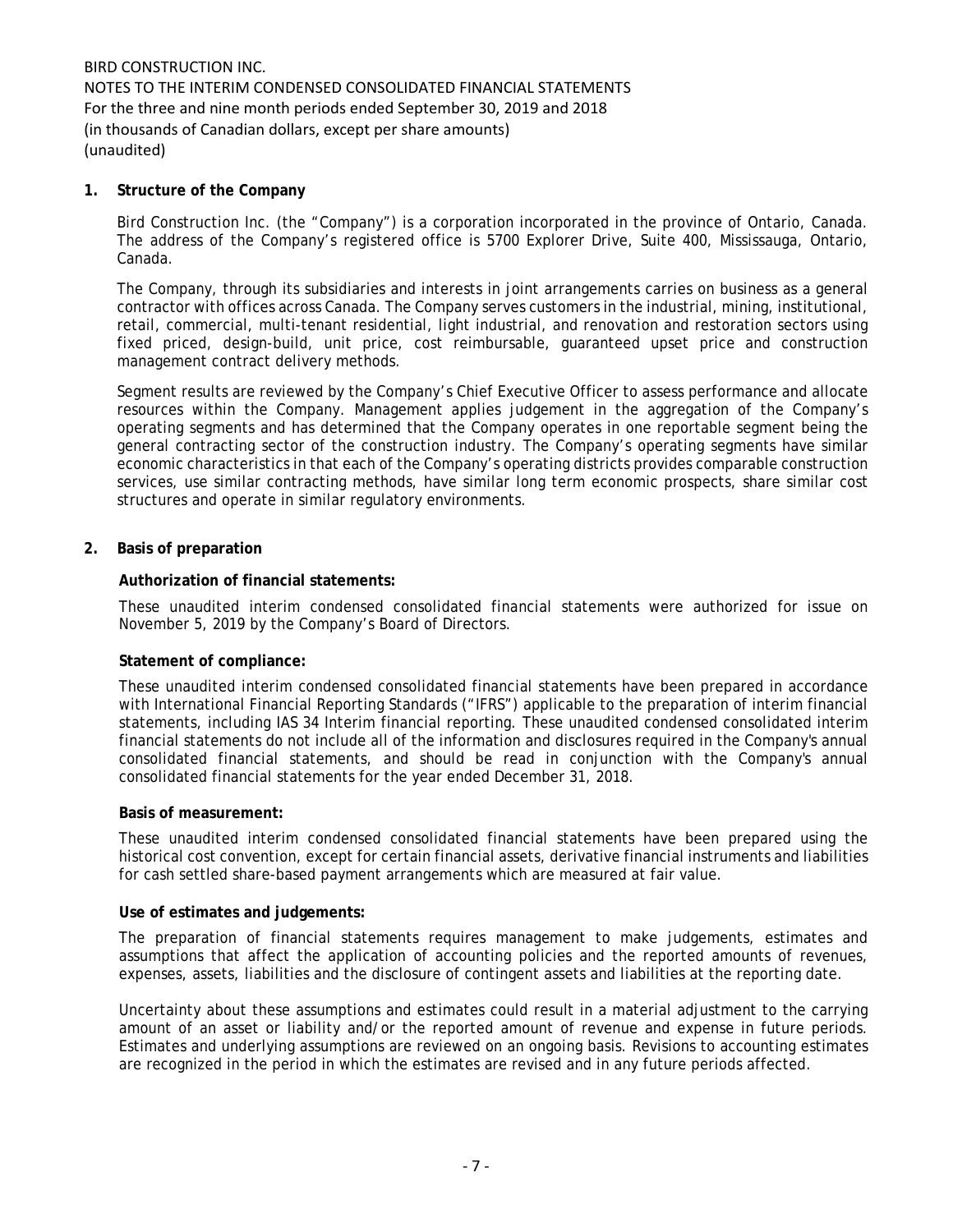## *Revenue and gross profit recognition*

Construction revenue, construction costs, contract liabilities, and contract assets are based on estimates and judgements used in determining contract revenue and contract costs to determine the stage of completion for a particular construction project, depending upon the nature of the construction contract, as more fully described in the revenue recognition policy. To determine the estimated costs to complete construction contracts, assumptions and estimates are required to evaluate matters related to schedule, material and labour costs, labour productivity, changes in contract scope and subcontractor costs. Due to the nature of construction activities, estimates can change significantly from one accounting period to the next.

The value of many construction contracts increases over the duration of the construction period. Change orders may be issued by customers to modify the original contract scope of work or conditions. In addition, there may be disputes or claims regarding additional amounts owing as a result of changes in contract scope, delays, additional work or changed conditions. Construction work related to a change order or claim may proceed, and costs may be incurred, in advance of final determination of the value of the change order. Many change orders and claims may not be settled until the construction project is completed or subsequent to completion and the nature of the relationship with the other party to the claim and the history of success of these claims may impact the associated revenue or cost recovery. Claims against customers for variable consideration due to delays, changes, etc. are assessed under the Company's revenue policy, which requires significant judgement. The amount of variable consideration that is constrained is the difference between the total claim value and the best estimate of recovery. This constrained value is reviewed each reporting period.

## *Provisions*

Provisions for legal and warranty and other provisions involve the use of estimates, as determined by management. Estimates and assumptions are required to determine when to record and how to measure a provision in the financial statements. The outcomes may differ significantly from the estimates used in preparing the financial statements resulting in adjustments to previously reported financial results.

## *Asset impairments*

Impairment testing of intangible assets and goodwill requires comparison of the recoverable amount of the cash generating unit ("CGU"), or groups of CGUs to its carrying amount. The recoverable amounts of the CGU are determined based on a value in use calculation. There is a significant amount of uncertainty with respect to the estimates of recoverable amounts of the CGUs' assets given the necessity of making economic projections which employ the following key assumptions: future cash flows, growth opportunities, including economic risk assumptions, and estimates of achieving key operating metrics and drivers; and the discount rate.

## **3. Summary of significant accounting policies**

Except as described below, the accounting policies applied in the preparation of these unaudited interim condensed consolidated financial statements are consistent with those followed in the preparation of the Company's December 31, 2018 annual consolidated financial statements.

### *Leases*

The Company recognizes a right-of-use ("ROU") asset and a lease liability at the lease commencement date. The ROU asset is initially measured at cost which is comprised of the initial amount of the lease liability adjusted for any lease payments made at or before the commencement date, plus any initial direct costs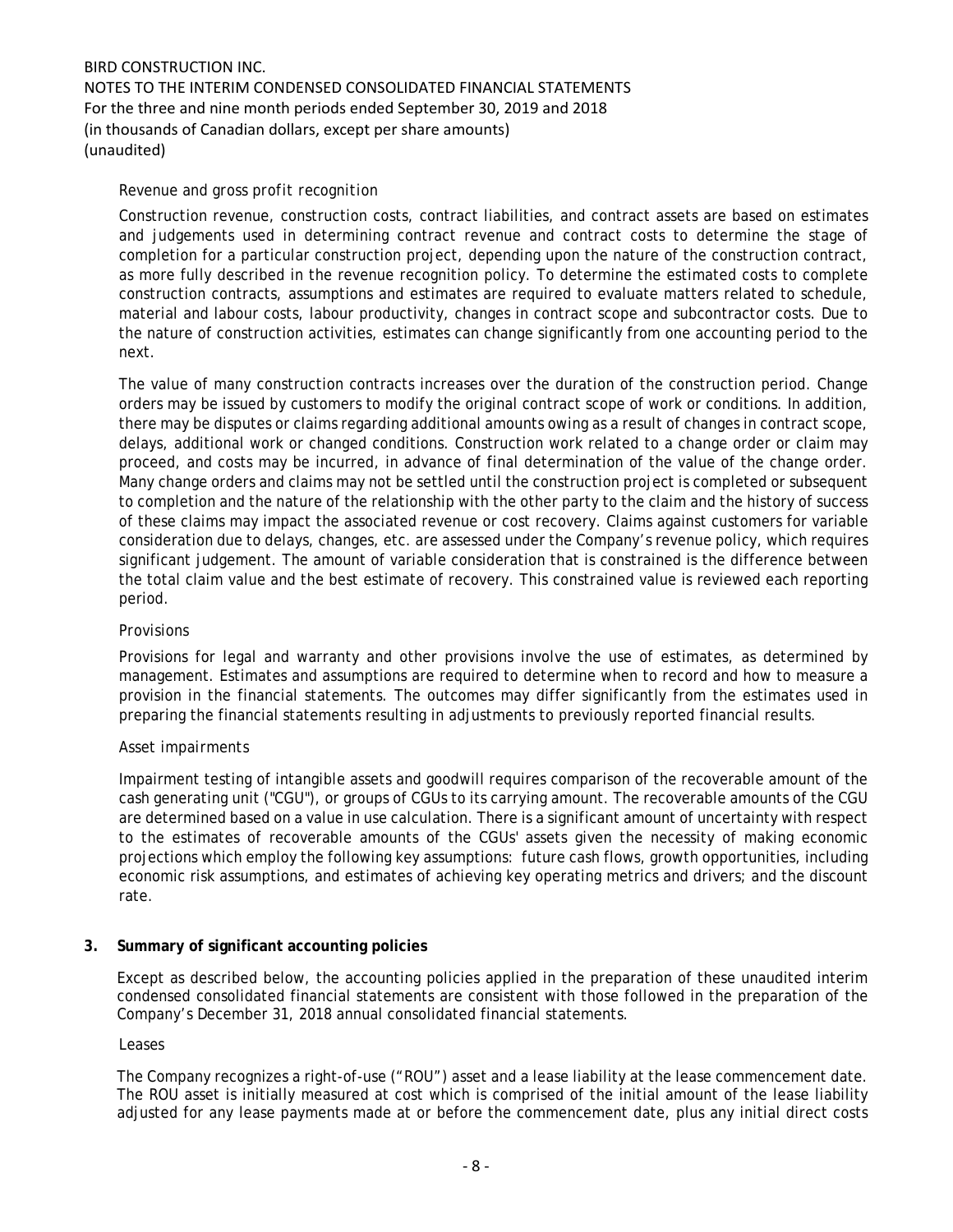incurred, and an estimate of costs to dismantle and remove the underlying asset or to restore the underlying asset or the site on which it is located, less any lease incentives received.

The ROU asset is subsequently depreciated from the commencement date to the earlier of the end of the useful life of the ROU asset or to the end of the lease term. The estimated useful lives of ROU assets are determined on the same basis as those of property and equipment. In addition, the ROU asset is reduced by impairment losses, if any, and adjusted for certain remeasurements of the lease liability.

The ROU liability or lease liability is initially measured at the present value of the lease payments that are not paid at the commencement date, discounted using the interest rate implicit in the lease. The lease liability is remeasured when there is a change in future lease payments such as a change in the Company's estimate of the amount expected to be payable under a residual value guarantee or if the Company changes its assessment of whether it will exercise a purchase, extension or termination option.

The Company has elected not to recognize ROU assets for short-term leases that have a lease term of 12 months or less and leases of low-value assets. The Company recognizes the lease payments associated with these leases as an expense on a straight-line basis over the lease term.

## **4. New Accounting Standards, Amendments and Interpretations Adopted**

### **IFRS 16, Leases:**

The Company has adopted IFRS 16 in its financial statements effective January 1, 2019 using a modified retrospective approach which does not require restatement of prior period financial information. IFRS 16 introduced a single lessee accounting model and requires a lessee to recognize assets and liabilities for all leases with a term of more than twelve months unless the underlying assets are of low value. A lessee is required to recognize a ROU asset and a lease liability representing its obligation to make lease payments.

On adoption of the new lease standard, the Company elected to use the following practical expedients permitted under the standard:

- Apply a single discount rate to a portfolio of leases with similar characteristics;
- Account for leases with a remaining term of less than 12 months as at January 1, 2019 as short-term leases;
- Use hindsight in determining the lease term where the contract contains terms to extend or terminate the lease; and
- Use the Company's previous assessment of impairment under IAS 37 for onerous contracts instead of re-assessing the ROU asset for impairment on January 1, 2019.

The adoption of the standard resulted in an increase in ROU assets of \$16,074, an increase in ROU liabilities of \$18,270, a reduction in prepaids of \$36, a decrease in other liabilities of \$250, an increase in net deferred taxes asset of \$534, and a corresponding reduction to opening retained earnings for the net difference of approximately \$1,448 as at January 1, 2019.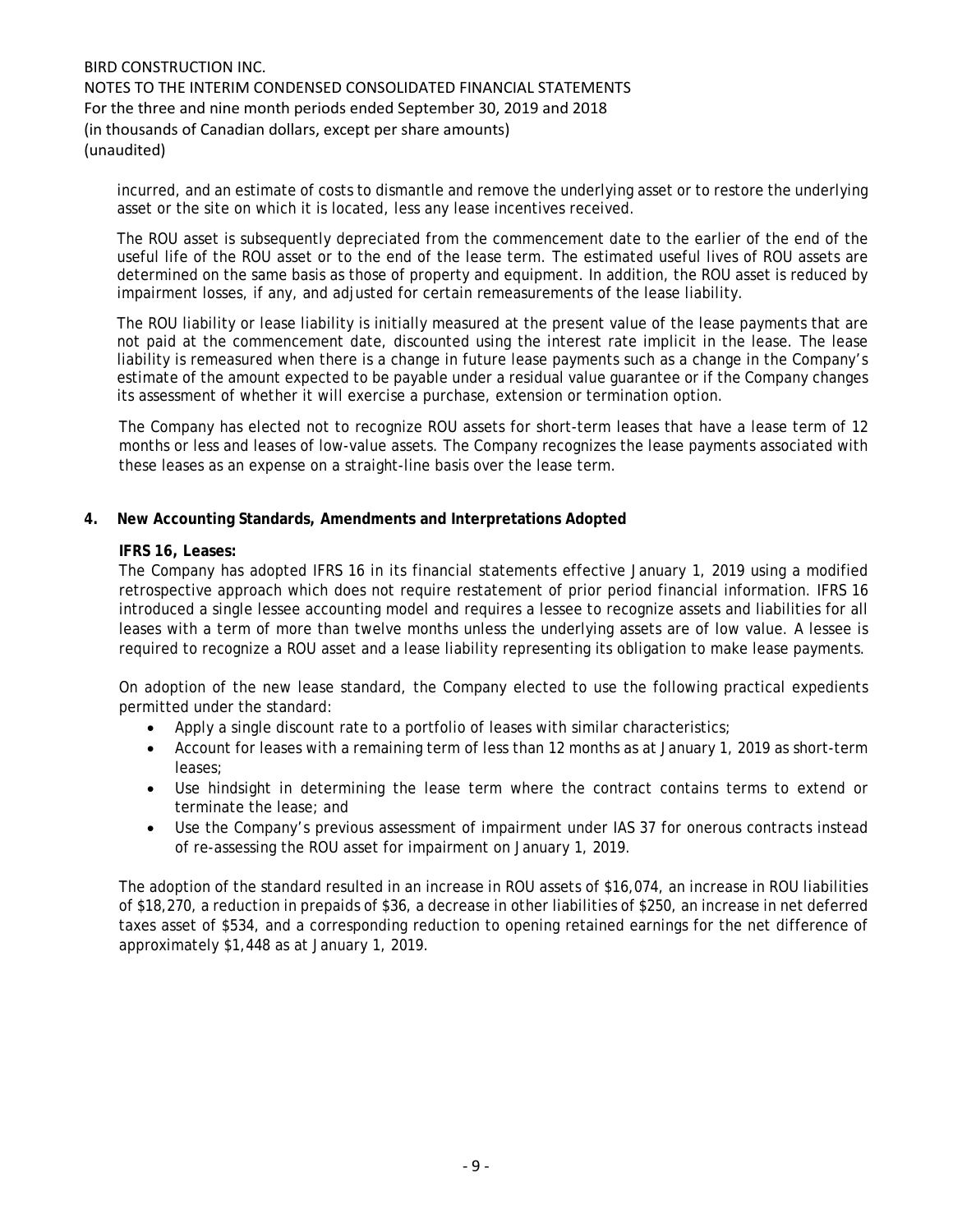The following table provides a reconciliation of the Operating lease commitments previously disclosed at December 31, 2018 and the ROU liabilities recognized on adoption of IFRS 16 at January 1, 2019:

| Operating lease commitments at December 31, 2018                                       | S | 31.635    |
|----------------------------------------------------------------------------------------|---|-----------|
| Common area maintenance (CAM) costs previously included in operating lease commitments |   | (10, 880) |
| Recognition exemption for short-term leases                                            |   | (70)      |
| Extension and termination options reasonably certain to be exercised                   |   | 943       |
| Discounting of lease obligations at January 1, 2019                                    |   | (3, 358)  |
| Additional ROU liabilities on adoption of IFRS 16 at January 1, 2019                   | S | 18.270    |

CAM costs that were previously included in operating lease commitments are not included in the calculation of ROU liabilities.

## **IFRIC 23, Uncertainty over Income Tax Treatments:**

The Company has adopted IFRIC Interpretation 23 Uncertainty over Income Tax Treatments effective January 1, 2019. The Interpretation provides guidance on the accounting for current and deferred tax liabilities and assets in circumstances in which there is uncertainty over income tax treatments. The Interpretation did not have a material impact on the financial statements.

#### **5. Future accounting changes**

The following future change to accounting standards is not effective for the quarter ended September 30, 2019, and has not been applied in preparing these consolidated financial statements.

## **Amendments to IFRS 3 – Definition of a Business**

On October 22, 2018, the IASB issued amendments to IFRS 3 Business Combinations, that seek to clarify whether a transaction results in an asset or a business acquisition. The amendments apply to businesses acquired in annual reporting periods beginning on or after January 1, 2020. Earlier application is permitted. The definition of a business is narrower which could result in fewer business combinations being recognized. The Company will adopt the amendments to IFRS 3 on a prospective basis on January 1, 2020.

#### **6. Revenue**

### Disaggregation of revenue:

The Company disaggregates revenue from contracts with customers by contract type, as this best depicts how the nature, amount, timing and uncertainty of revenue and cash flows are affected by economic factors.

The following tables provide details of total construction revenue by contract type for the period ended September 30, 2019:

|                               | Three months ended September 30, |         |         |    |         | Nine months ended September 30, |  |  |
|-------------------------------|----------------------------------|---------|---------|----|---------|---------------------------------|--|--|
|                               | 2019                             |         | 2018    |    | 2019    | 2018                            |  |  |
| Fixed price / Unit price      | 184,727                          |         | 196,939 | S  | 463.547 | \$<br>517,989                   |  |  |
| Design-Build and PPP          | 104,596                          | 104,233 |         |    | 284,056 | 271,519                         |  |  |
| Cost reimbursable / Cost plus | 89,268                           |         | 80,210  |    | 208,193 | 206,422                         |  |  |
|                               | 378,591                          |         | 381,382 | \$ | 955,796 | 995,930                         |  |  |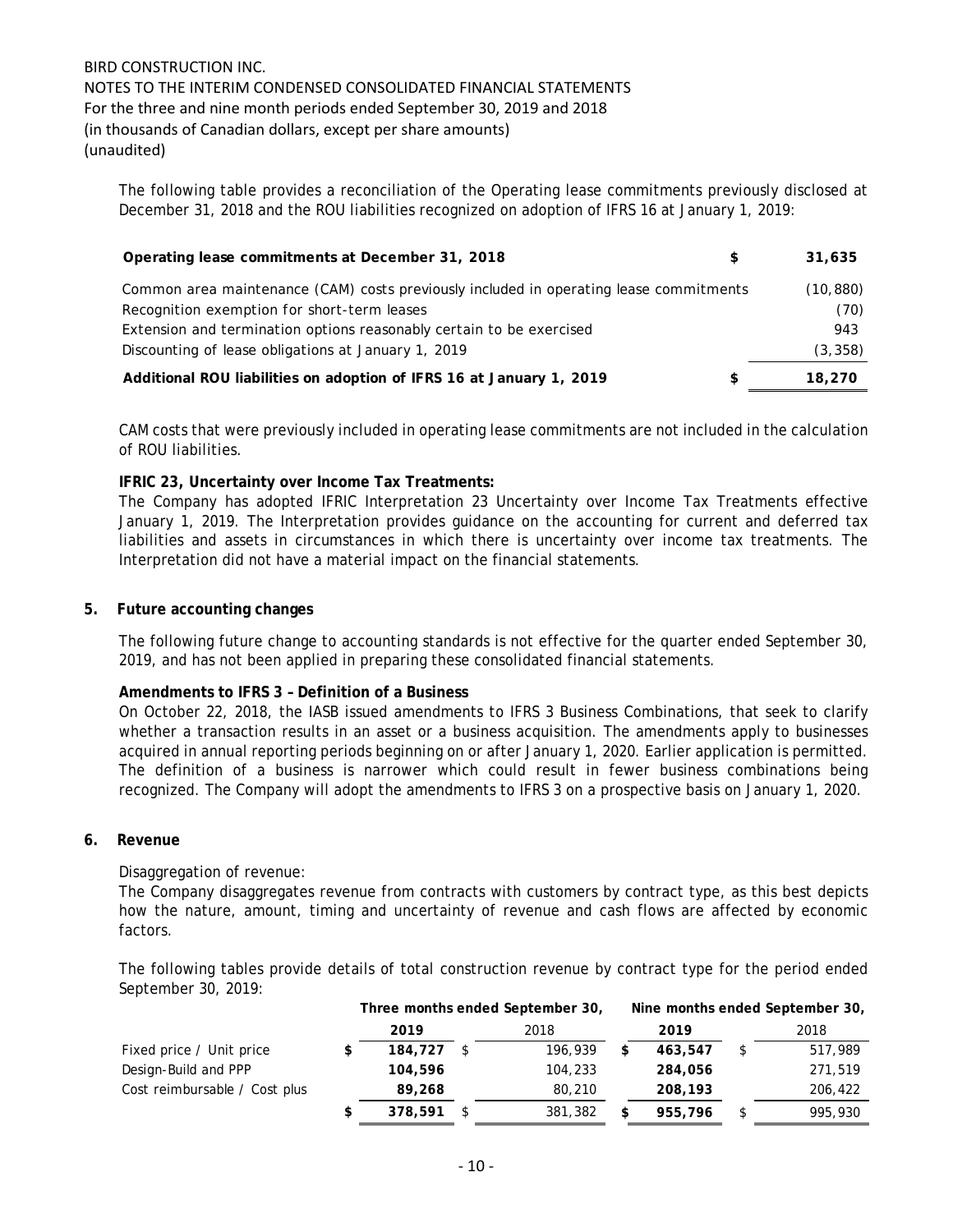## Remaining performance obligations:

The total value of all contracts awarded to the Company, less the total value of work completed on these contracts as of the reporting date is referred to as remaining performance obligations. This includes all contracts that have been awarded to the Company whether the work has commenced or will commence in the normal course.

As at September 30, 2019 the aggregate amount of the transaction price allocated to total remaining performance obligations from construction contracts is \$1,440,521. The value of remaining performance obligations does not include amounts for variable consideration that are constrained, agency relationship construction management projects, and estimated future work orders to be performed as part of master services agreements.

The Company expects to recognize 69% of the remaining performance obligations over the next 12 months with the remaining balance being recognized beyond 12 months. This expectation is based on management's best estimate but contains uncertainty as it is subject to factors outside of management's control.

## **Summary of contract balances**

The following table provides information about receivables, contract assets and contract liabilities from contracts with customers:

|                                                         | September 30, |            | December 31, |  |
|---------------------------------------------------------|---------------|------------|--------------|--|
|                                                         |               | 2019       | 2018         |  |
| Progress billings and holdbacks receivable (note 8)     |               | 428,625    | 329,891      |  |
| Contract assets                                         |               | 25,079     | 28,412       |  |
| Contract assets - alternative finance projects (note 7) |               | 46,813     | 7.126        |  |
| Contract liabilities                                    |               | (117, 171) | (60, 003)    |  |
|                                                         |               | 383,346    | 305,426      |  |

## Progress billings and holdbacks receivable:

The Company issues invoices in accordance with the billing schedule or contract terms as agreed. These invoices trigger recognition of accounts receivable.

## Contract assets including alternative finance projects:

The Company receives payments from customers based on a billing schedule, as established in the contracts. A contract asset relates to the conditional right to consideration for the completed performance under the contract. Accounts receivable are recognized when the right to consideration becomes unconditional. Contract assets related to construction contracts are typically recognized to accounts receivable within a year, while alternative finance projects follow a contractually agreed billing schedule that is recognized to accounts receivable upon substantial performance.

## Contract liabilities:

Contract liabilities relate to payments received in advance of performance under the contract. Contract liabilities are recognized as revenue as (or when) the Company performs under the contract. Typically, contract liabilities are recognized within a year as performance is achieved per contractual terms.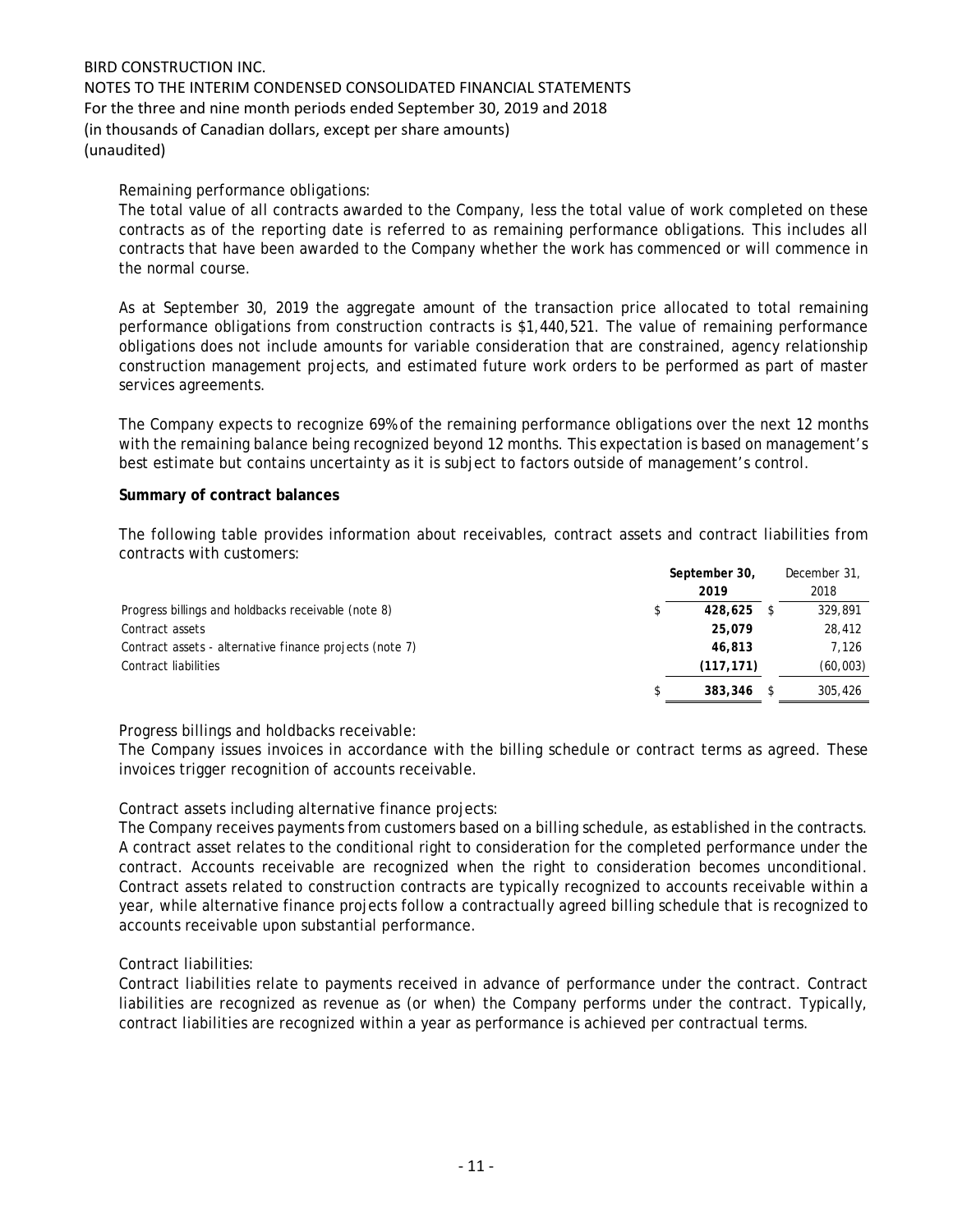## **7. Alternative finance projects**

The following table provides details of contract assets – alternative finance projects as at September 30, 2019:

|                                                                     | OPP           |
|---------------------------------------------------------------------|---------------|
|                                                                     | Modernization |
|                                                                     | Phase 2       |
| Balance December 31, 2018                                           | 7.126         |
| Changes in contract assets relating to alternative finance projects | 39,687        |
| Balance September 30, 2019                                          | 46,813        |

The following table provides details of the changes in the Company's Non-Recourse Project Financing during the period:

|                                            | <b>OPP Modernization Phase 2</b> |               |  |              |  |               |        |
|--------------------------------------------|----------------------------------|---------------|--|--------------|--|---------------|--------|
|                                            |                                  |               |  | Transaction  |  | Interest rate |        |
|                                            |                                  | Loan Facility |  | costs        |  | swap          | Total  |
| Balance December 31, 2018                  |                                  | 12,235        |  | $(1,024)$ \$ |  | 613           | 11,824 |
| Proceeds                                   |                                  | 43,793        |  |              |  |               | 43,793 |
| Amortization of Transaction costs          |                                  |               |  | 347          |  |               | 347    |
| Change in fair value of interest rate swap |                                  |               |  | ٠            |  | 287           | 287    |
| Balance September 30, 2019                 |                                  | 56,028        |  | $(677)$ \$   |  | 900           | 56,251 |

### (a) OPP Modernization Phase 2

i. Background information:

During 2018, the Company was awarded a fixed-price design build-finance contract to construct the Ontario Provincial Police ("OPP") Modernization Phase 2 project.

ii. Restricted cash:

The terms of the debt financing agreement require that scheduled loan advances be deposited into a bank account, that cannot be accessed directly by the Company. Upon recommendation by the lender's technical advisor, cash is released monthly based on the progress of the work (note 23).

iii. Contract assets:

Contract assets will continue to increase throughout the project until a payment is made to the Company following substantial completion of the project.

iv. Loan payable:

The Company has arranged a \$138,475 loan facility related to the project, of which \$56,028 has been drawn at September 30, 2019 (December 31, 2018 – \$12,235). The loan is repayable in full, upon substantial completion of the project, from the proceeds of the contract payment. The scheduled substantial completion date is in 2020. In the event of a default in payment for the construction work upon substantial completion, including interim interest costs, the lender has recourse only against assets related to this project, which have been segregated in a wholly-owned subsidiary of the Company.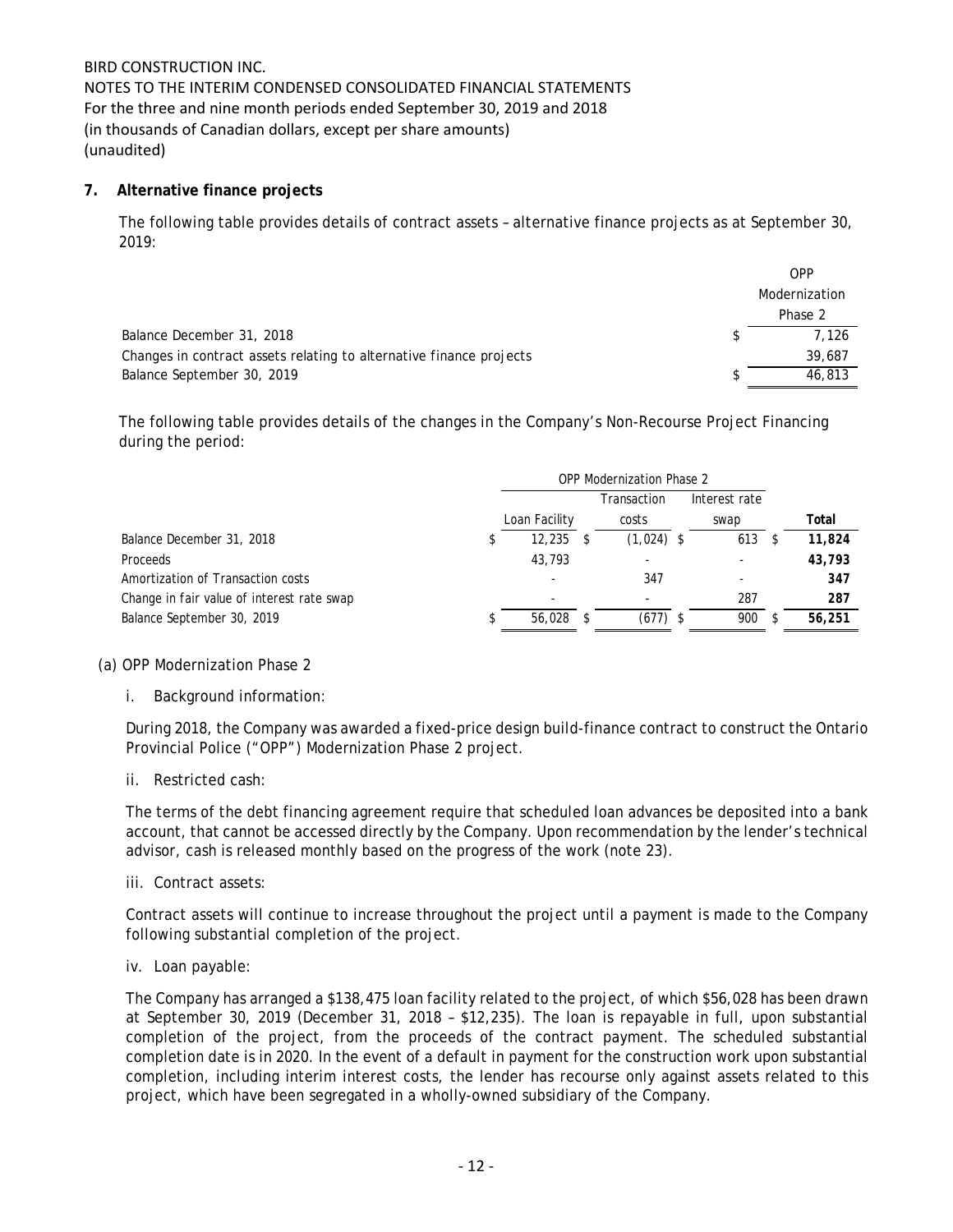Interest is paid monthly in arrears. Borrowings under the facility bear interest at a rate per annum equal to the bankers' acceptance rate plus a spread. As part of the loan facility, the Company entered into an interest rate swap agreement that effectively fixes the interest rate at 3.29%. The interest rate swap was executed on August 17, 2018 and expires on January 4, 2021. The notional amounts of the interest rate swap agreement match the estimated draws under the loan facility. The interest rate swap agreement is not designated as a hedge, and changes in the fair market value are recorded in the statement of income. At September 30, 2019, the interest rate swap liability is \$900 (December 31, 2018 – \$613). Interest expense on the loan during the period ended September 30, 2019 of \$1,109 (September 30, 2018 – \$61) is included in finance costs.

## (b) Moncton Downtown Centre

i. Background information:

During 2015, the Company was awarded a fixed-price build-finance contract to construct the Moncton Downtown Centre. The project obtained substantial completion during the second quarter of 2018. The Company had a \$77,478 loan facility related to the project and the loan was repaid in full upon substantial completion in the second quarter of 2018.

## **8. Accounts receivable**

|                                                       |   | September 30, | December 31, |
|-------------------------------------------------------|---|---------------|--------------|
|                                                       |   | 2019          | 2018         |
| Progress billings on construction contracts           | S | 316,512       | 221,259      |
| Holdbacks receivable (due within one operating cycle) |   | 112,113       | 108,632      |
| Other                                                 |   | 4.978         | 7,772        |
|                                                       |   | 433,603       | 337,663      |

Accounts receivable are reported net of an allowance for doubtful accounts of \$1,364 as at September 30, 2019 (December 31, 2018 - \$1,271).

Holdbacks receivable represent amounts billed on construction contracts which are not due until the contract work is substantially complete and the applicable lien period has expired.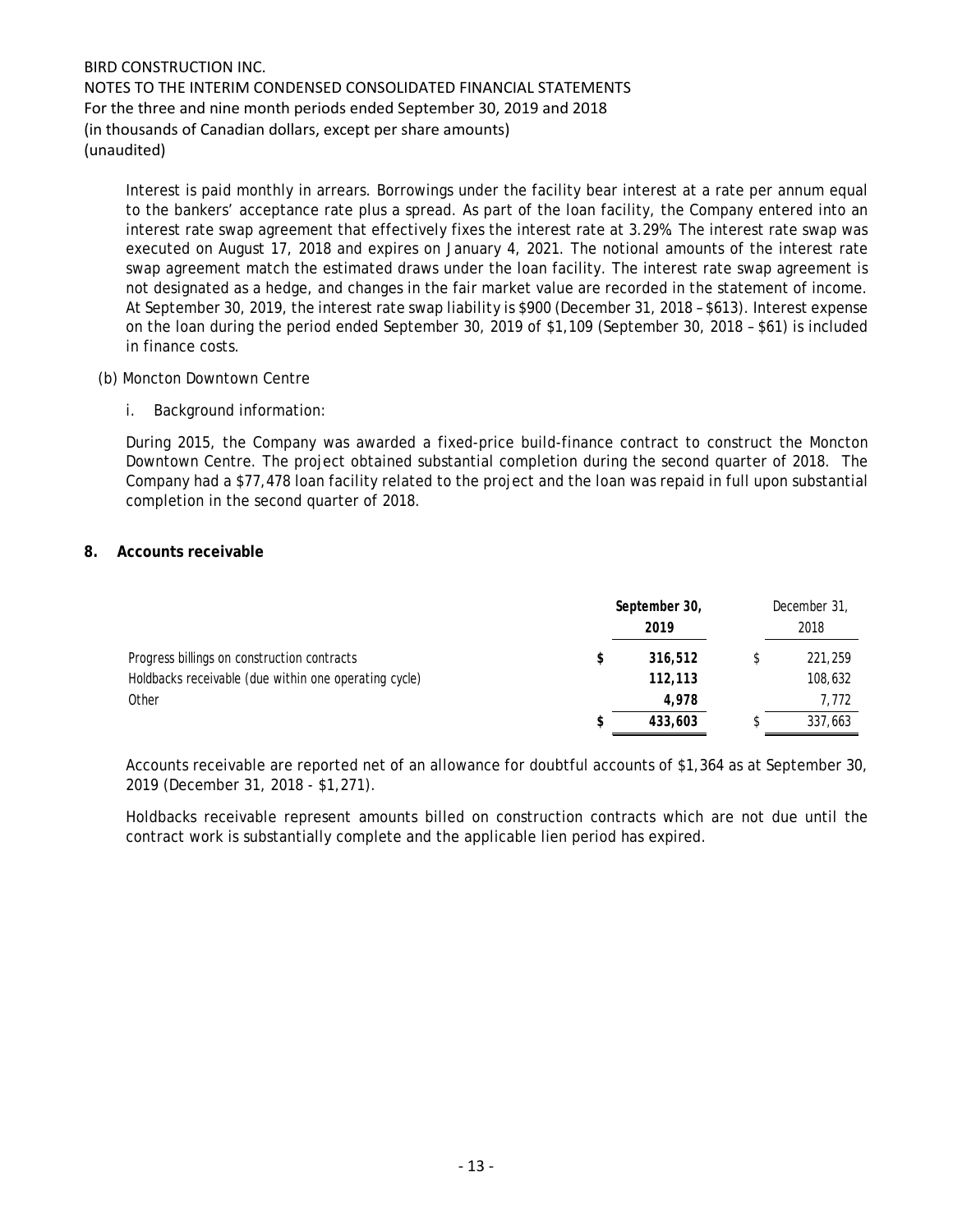NOTES TO THE INTERIM CONDENSED CONSOLIDATED FINANCIAL STATEMENTS For the three and nine month periods ended September 30, 2019 and 2018 (in thousands of Canadian dollars, except per share amounts) (unaudited)

## **9. Other assets**

|                                           | September 30,<br>2019 |  |       |
|-------------------------------------------|-----------------------|--|-------|
| Subcontractor/Supplier insurance deposits | 4,512                 |  | 5,727 |
| Notes receivable                          | 4,146                 |  | 1,125 |
| Other assets                              | 8,658                 |  | 6,852 |
| Less: current portion - notes receivable  | 2,089                 |  |       |
| Non-current portion                       | 6,569                 |  | 6,852 |

Subcontractor/Supplier insurance deposits relate to the Company's insurance policies which provide Bird with comprehensive coverage, subject to a deductible, in respect of subcontractor or supplier default on certain projects where the subcontractor or supplier is enrolled in the program.

## **10. Projects and entities accounted for using the equity method**

The Company performs some construction and concession related projects through joint ventures and associates which are accounted for using the equity method. The Company's joint ventures and associates are private entities and there is no quoted market value available for their shares.

The movement in the investment in projects and entities accounted for using the equity method is as follows:

| Projects and entities accounted for using the equity method - December 31, 2018  |  |          |  |  |  |
|----------------------------------------------------------------------------------|--|----------|--|--|--|
| Share of net income for the period                                               |  | 1.954    |  |  |  |
| Share of other comprehensive income (loss) for the period                        |  | 16       |  |  |  |
| Distributions from projects and entities accounted for using the equity method   |  | (1, 162) |  |  |  |
| Investments in equity accounted entities                                         |  | 112      |  |  |  |
| Projects and entities accounted for using the equity method - September 30, 2019 |  | 13,437   |  |  |  |

The Company recognizes the income and losses related to its investments in associates and joint ventures, as the Company has an obligation to fund its proportionate share of the net liabilities of these entities.

The carrying amount of investments in equity accounted entities may not always equal the Company's share of the net assets or net liabilities of these joint ventures and associates, due to fair value adjustments including goodwill, and the timing of capital contributions or distributions in accordance with contract terms.

Investments in equity accounted entities classified as held for sale:

The Company has initiated a plan to sell its investments in two entities accounted for using the equity method. These investments have been classified as investments held for sale on the Consolidated Statements of Financial Position.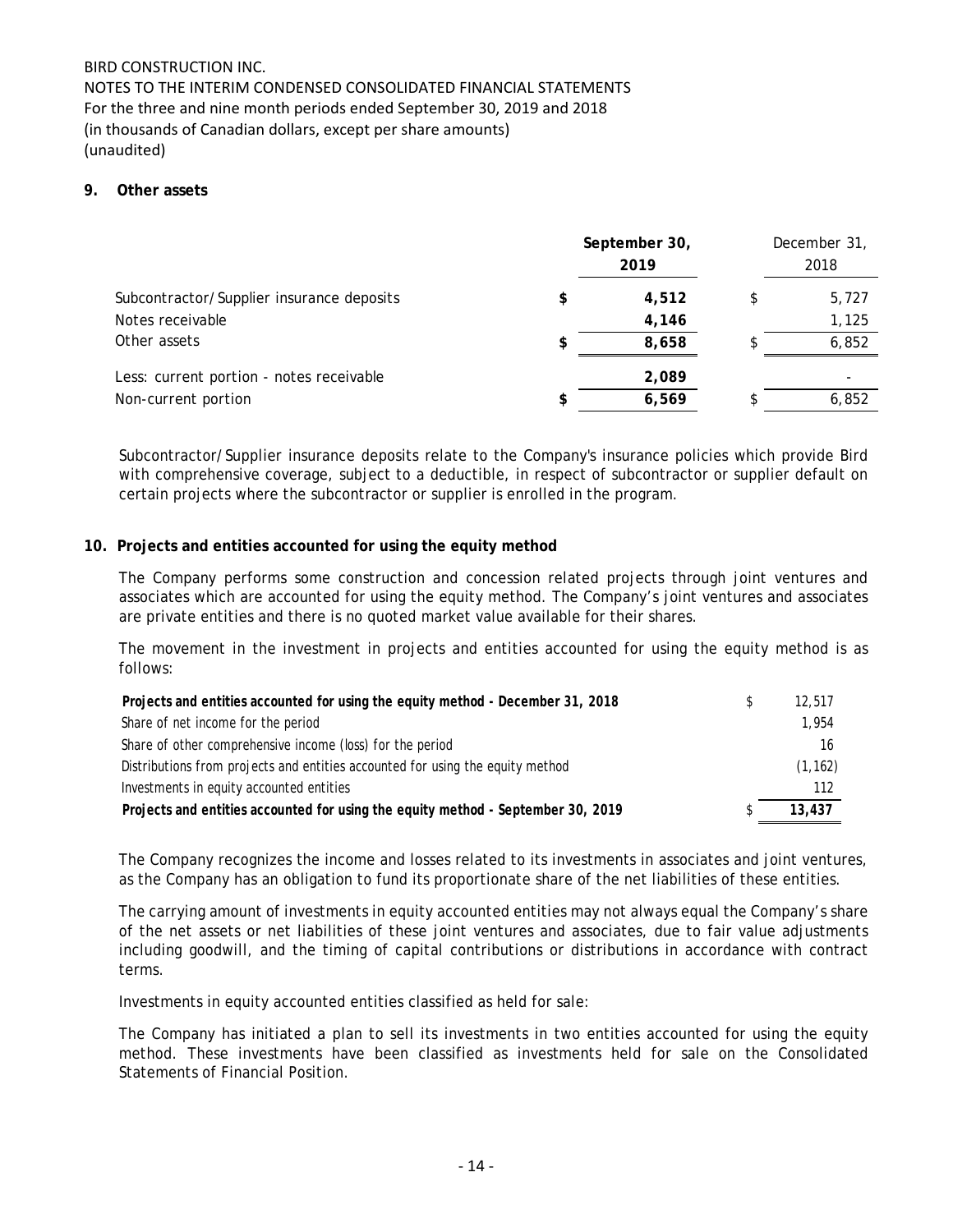## NOTES TO THE INTERIM CONDENSED CONSOLIDATED FINANCIAL STATEMENTS For the three and nine month periods ended September 30, 2019 and 2018 (in thousands of Canadian dollars, except per share amounts) (unaudited)

## **11. Property and equipment**

|                            | September 30, 2019 |       |                  |                          |                                        |                                      |  |          |  |
|----------------------------|--------------------|-------|------------------|--------------------------|----------------------------------------|--------------------------------------|--|----------|--|
|                            |                    | Land  | <b>Buildings</b> | Building<br>improvements | Equipment,<br>trucks and<br>automotive | Furniture and<br>office<br>equipment |  | Total    |  |
| Cost                       |                    |       |                  |                          |                                        |                                      |  |          |  |
| Balance December 31, 2018  | \$                 | 1,716 | 12,432           | 8,041                    | 88,148                                 | $2,592$ \$                           |  | 112,929  |  |
| Additions                  |                    | 376   | 65               | 161                      | 10,289                                 | 238                                  |  | 11,129   |  |
| Disposals                  |                    |       |                  |                          | (6, 587)                               |                                      |  | (6, 587) |  |
| Balance September 30, 2019 |                    | 2,092 | 12,497           | 8,202                    | 91,850                                 | 2,830                                |  | 117,471  |  |
| Accumulated depreciation   |                    |       |                  |                          |                                        |                                      |  |          |  |
| Balance December 31, 2018  | \$                 |       | 5,583            | 3,844                    | 58,473                                 | $1,876$ \$                           |  | 69,776   |  |
| Disposals                  |                    |       |                  |                          | (5,760)                                |                                      |  | (5,760)  |  |
| Depreciation expense       |                    |       | 472              | 470                      | 6,037                                  | 130                                  |  | 7,109    |  |
| Balance September 30, 2019 |                    |       | 6,055            | 4,314                    | 58,750                                 | 2,006                                |  | 71,125   |  |
| Net book value             | \$                 | 2,092 | 6,442            | 3,888                    | 33,100                                 | 824 \$                               |  | 46,346   |  |

## Right-of-use assets:

The Company leases several assets including land and buildings, vehicles and furniture and equipment presented below:

|                            | September 30, 2019 |      |                  |            |               |      |        |
|----------------------------|--------------------|------|------------------|------------|---------------|------|--------|
|                            |                    |      |                  | Equipment, | Furniture and |      |        |
|                            |                    |      |                  | trucks and | office        |      |        |
|                            |                    | Land | <b>Buildings</b> | automotive | equipment     |      | Total  |
| Cost                       |                    |      |                  |            |               |      |        |
| Balance December 31, 2018  | \$                 | 53   |                  | 17,030     | $16 \quad$ \$ |      | 17,099 |
| January 1, 2019 ROU assets |                    |      | 15,569           | 381        | 124           |      | 16,074 |
| Balance January 1, 2019    |                    | 53   | 15,569           | 17,411     | 140           |      | 33,173 |
| Additions                  |                    |      | 1,848            | 7,348      |               |      | 9,196  |
| <b>Disposals</b>           |                    |      |                  | (40)       |               |      | (40)   |
| Balance September 30, 2019 |                    | 53   | 17,417           | 24,719     | 140           | \$   | 42,329 |
| Accumulated depreciation   |                    |      |                  |            |               |      |        |
| Balance December 31, 2018  | \$                 |      |                  | 4,017      | 9             | \$   | 4,026  |
| <b>Disposals</b>           |                    |      |                  | (30)       |               |      | (30)   |
| Depreciation expense       |                    |      | 1,844            | 1,626      | 103           |      | 3,573  |
| Balance September 30, 2019 |                    |      | 1,844            | 5,613      | 112           | \$   | 7,569  |
| Net book value             |                    | 53   | 15,573           | 19,106     | 28            | - \$ | 34,760 |

The statement of cash flows for the period ended September 30, 2019 excludes additions of ROU assets totalling \$9,196 (September 30, 2018 - \$3,683) acquired by finance leases.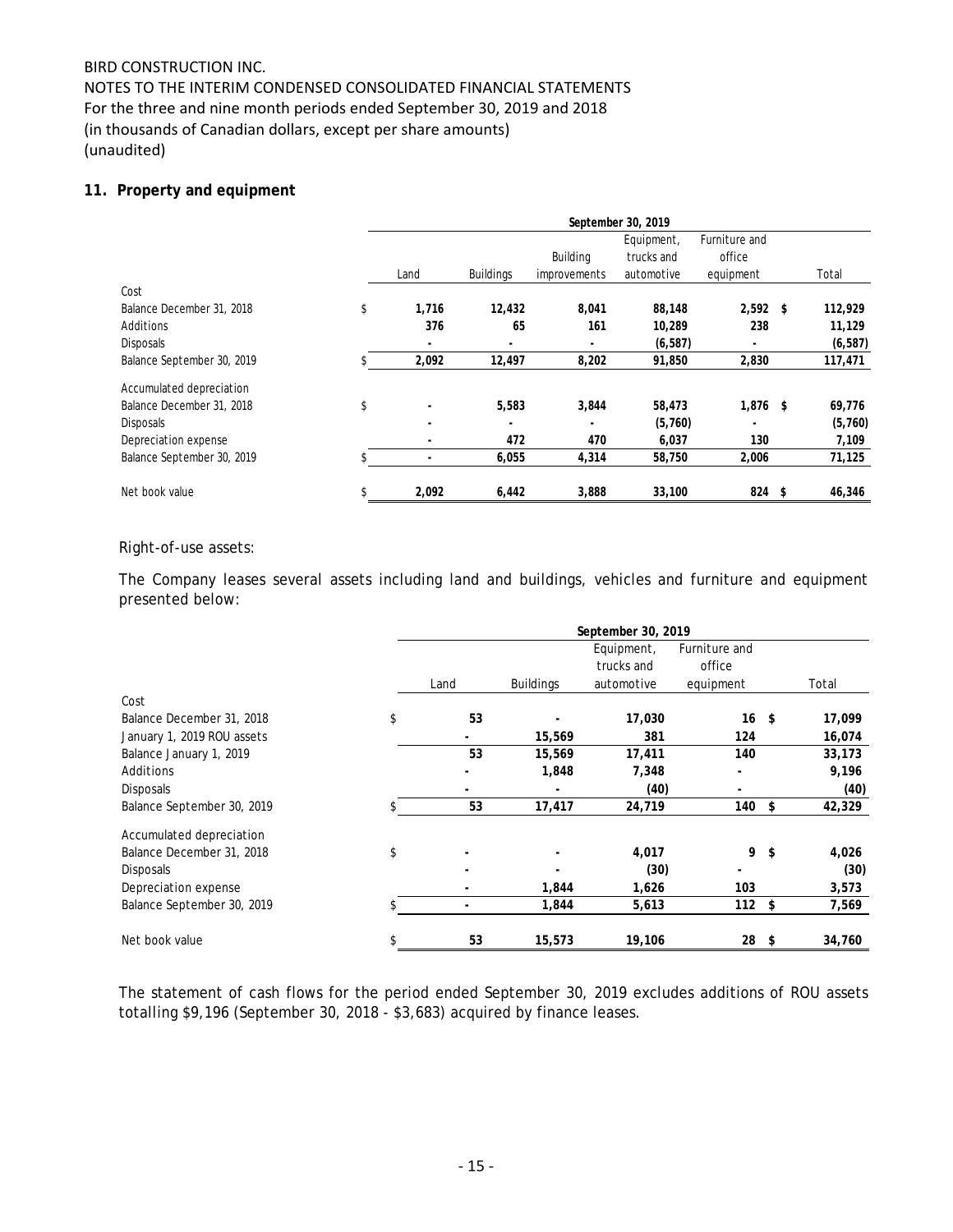# NOTES TO THE INTERIM CONDENSED CONSOLIDATED FINANCIAL STATEMENTS For the three and nine month periods ended September 30, 2019 and 2018 (in thousands of Canadian dollars, except per share amounts) (unaudited)

## **12. Intangible assets and goodwill**

|                            | September 30, 2019 |                      |    |          |  |  |
|----------------------------|--------------------|----------------------|----|----------|--|--|
|                            |                    | Computer<br>Software |    | Goodwill |  |  |
| Cost                       |                    |                      |    |          |  |  |
| Balance January 1, 2019    | \$                 | 7,760                | \$ | 30,540   |  |  |
| Additions                  |                    | 495                  |    |          |  |  |
| Disposals                  |                    |                      |    |          |  |  |
| Balance September 30, 2019 |                    | 8,255                |    | 30,540   |  |  |
| Accumulated amortization   |                    |                      |    |          |  |  |
| Balance January 1, 2019    | \$                 | 5,185                | \$ | 14,151   |  |  |
| Disposals                  |                    |                      |    |          |  |  |
| Amortization expense       |                    | 664                  |    |          |  |  |
| Balance September 30, 2019 |                    | 5,849                |    | 14,151   |  |  |
| Net book value             | \$                 | 2,406                |    | 16,389   |  |  |

## **13. Loans and borrowings, credit facilities and right-of-use liabilities**

Loans and Borrowings and Credit facilities:

|                                             | Maturity          | Interest Rate           | September 30,<br>2019 | December 31,<br>2018 |
|---------------------------------------------|-------------------|-------------------------|-----------------------|----------------------|
| Revolving credit facility                   | December 31, 2021 | Variable                | 15,000<br>\$          | \$<br>15,000         |
| Equipment financing<br>Term loans           | 2020-2024         | 2.40% to 3.73%<br>Fixed | 17,128<br>32,128      | 6,198<br>21,198      |
| Current portion of loans and borrowings     |                   |                         | 5,962                 | 2,151                |
| Non-current portion of loans and borrowings |                   |                         | \$<br>$26,166$ \$     | 19,047               |

## Committed revolving operating credit facilities:

The Company has a committed revolving credit facility of up to \$85,000, maturing December 31, 2021. As part of the agreement, the Company provides a general secured interest in the assets of the Company. At September 30, 2019, the Company has \$23,413 letters of credit outstanding on the facility (December 31, 2018 – \$24,291) and has drawn \$15,000 on the facility (December 31, 2018 - \$15,000). The full amount is recorded as non-current, as the facility is due and payable December 31, 2021. Borrowings under the facility bear interest at a rate per annum equal to the Canadian prime rate plus a spread. A commitment fee that varies depending on certain consolidated financial ratios is due on the unutilized portion of the facility. The Company is in compliance with the working capital, minimum equity and debt-to-equity covenants of this facility.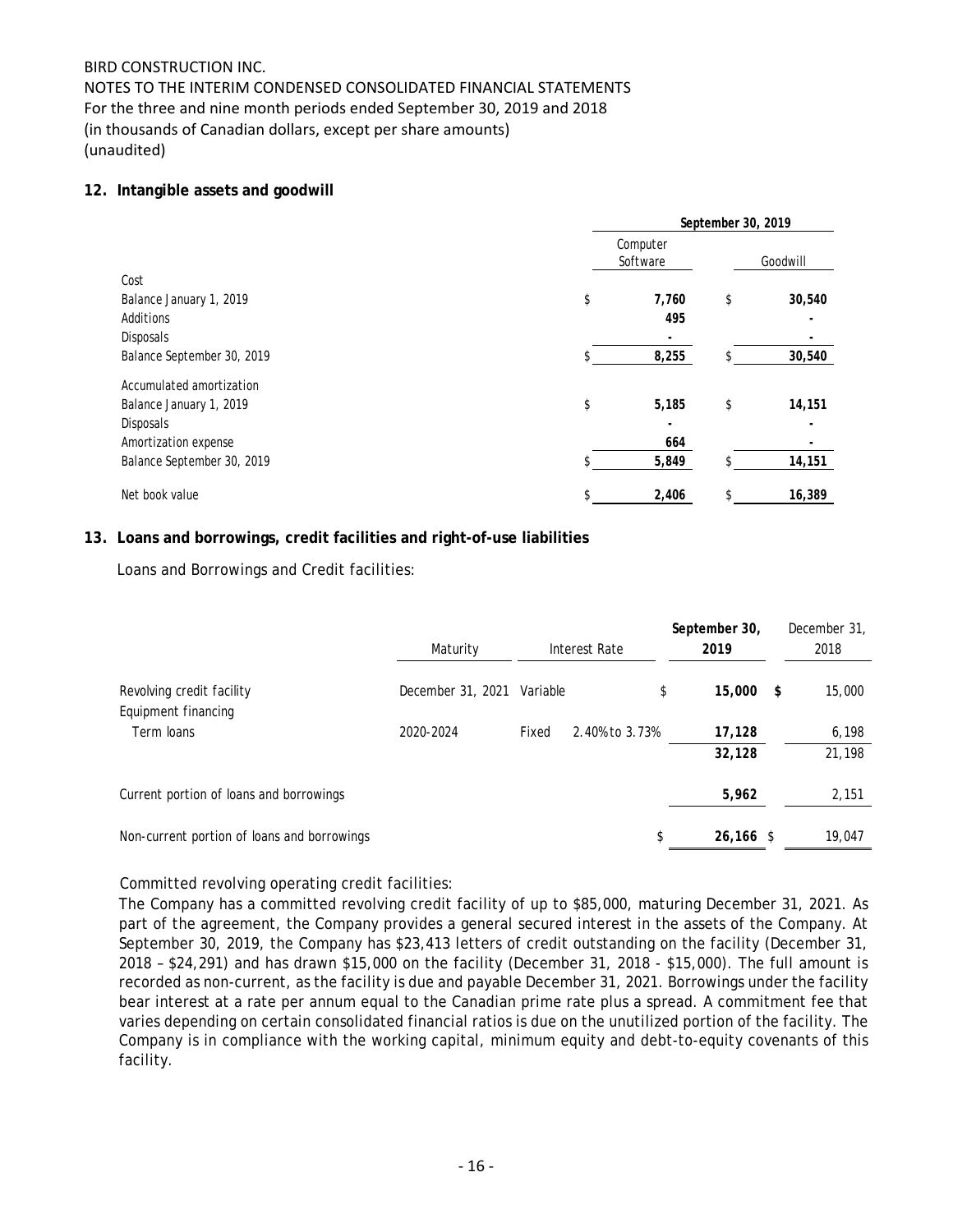NOTES TO THE INTERIM CONDENSED CONSOLIDATED FINANCIAL STATEMENTS For the three and nine month periods ended September 30, 2019 and 2018 (in thousands of Canadian dollars, except per share amounts) (unaudited)

## Committed revolving term loan facility:

The Company has a committed revolving term loan facility totalling \$35,000 for the purpose of financing acquisitions and for working capital advances in support of major projects. The facility matures on December 31, 2020. As of September 30, 2019, the Company has drawn \$nil (December 31, 2018 - \$nil) on the facility. Borrowings under the facility bear interest at a rate per annum equal to the Canadian prime rate plus a spread. A commitment fee that varies depending on certain consolidated financial ratios is due on the unutilized portion of the facility. The Company is in compliance with the working capital, minimum equity and debt-to-equity covenants of this facility.

## Equipment financing:

The Company and its subsidiaries have committed term credit facilities of up to \$45,000 to be used to finance equipment purchases. Borrowings under the facilities are secured by a first charge against the equipment financed using the facilities. As of September 30, 2019, the Company has \$13,548 outstanding on the facilities (December 31, 2018 - \$6,656). Interest on the facilities is charged at a fixed rate based on the Bank of Canada bond rate plus a spread. Interest is paid monthly in arrears.

The Company and its subsidiaries obtained multiple fixed interest rate term loans which were used to finance equipment purchases. Principal repayments and interest are payable monthly, and these term loans are secured by specific equipment of the Company and its subsidiaries.

## Letters of credit facilities:

The Company has authorized operating lines of credit totalling \$80,000, at September 30, 2019, the lines were drawn for outstanding letters of credit of \$7,158 (December 31, 2018 - \$8,468).

The Company also has an agreement with Export Development Canada ("EDC") to provide performance security guarantees for letters of credit issued by financial institutions on behalf of the Company. The Company can only use this facility when letters of credit have been issued as contract security for projects that meet the EDC criteria. EDC has issued performance security guarantees totalling \$6,421 (December 31, 2018 - \$5,948).

The letters of credit represent performance guarantees primarily issued in connection with design-build construction contracts related to Public Private Partnerships ("PPP") and other major construction projects. These letters of credit are supported through the hypothecation of certain financial instruments having a market value at September 30, 2019 of \$849 (December 31, 2018 - \$2,645).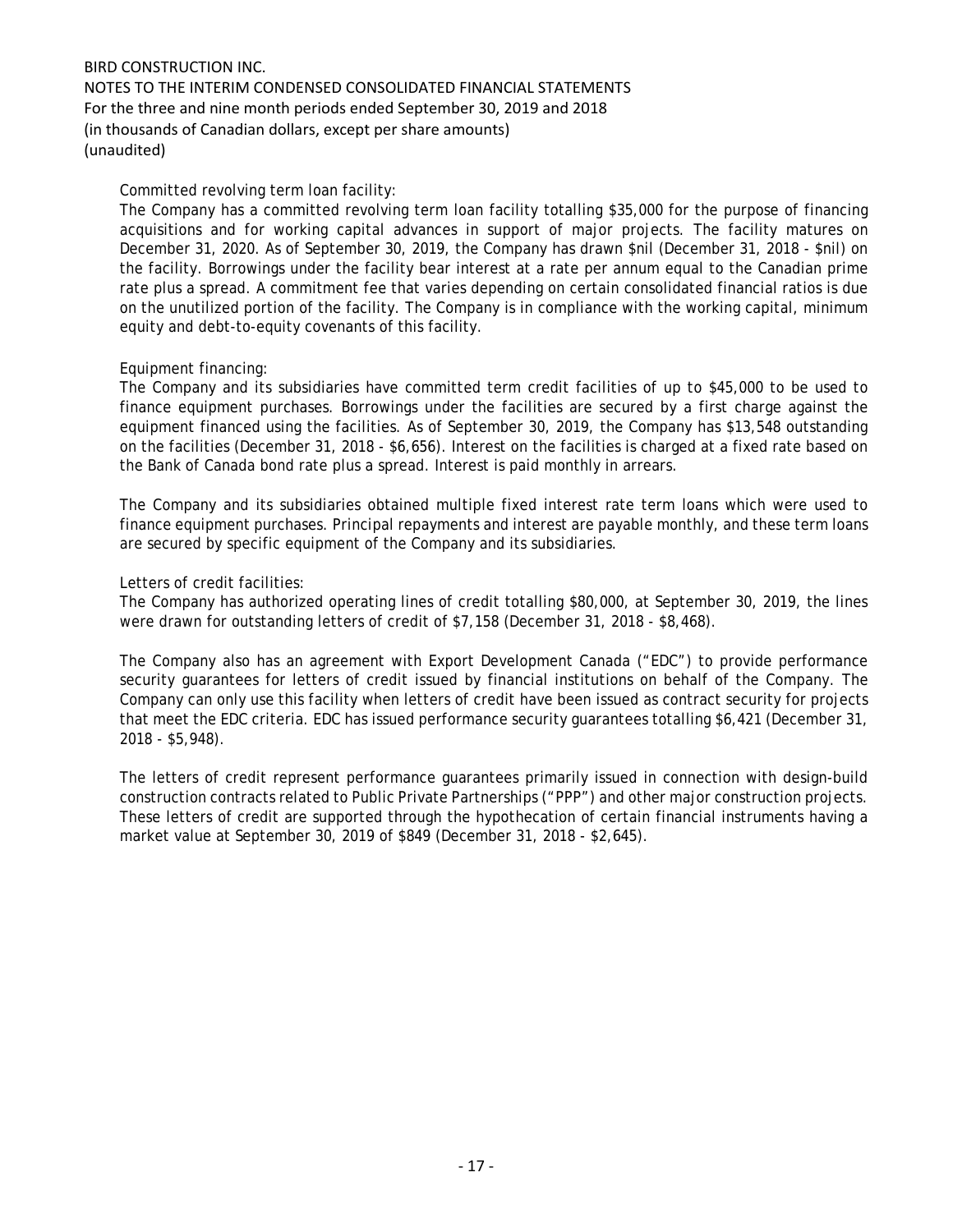NOTES TO THE INTERIM CONDENSED CONSOLIDATED FINANCIAL STATEMENTS For the three and nine month periods ended September 30, 2019 and 2018 (in thousands of Canadian dollars, except per share amounts) (unaudited)

## ROU liabilities:

|                                        | Maturity  | September 30,<br>2019 | December 31,<br>2018 |
|----------------------------------------|-----------|-----------------------|----------------------|
| ROU liabilities                        | 2020-2034 | \$<br>$31,552$ \$     | 8,759                |
|                                        |           | 31,552                | 8,759                |
| Current portion of ROU liabilities     |           | 7,594                 | 3,053                |
| Non-current portion of ROU liabilities |           | \$<br>23,958 \$       | 5,706                |

Subsidiaries of the Company have established operating lease lines of credit of \$32,500 with the financing arms of major heavy equipment suppliers to finance equipment leases. Draws under these facilities are generally recognized as right of use liabilities, with the lease obligations being secured by the specific leased equipment (see note 11). At September 30, 2019, the subsidiaries had used \$11,174 under these facilities.

The following table provides details of the changes in the Company's Loans and Borrowings and ROU liabilities during the nine month period ended September 30, 2019.

|                                 | Revolving<br>Credit<br>Facility | Equipment<br>financing   | <b>ROU</b><br>liabilities |     | Total    |
|---------------------------------|---------------------------------|--------------------------|---------------------------|-----|----------|
| Balance December 31, 2018       | \$<br>15,000                    | \$<br>6,198              | \$<br>8,759               | \$  | 29,957   |
| January 1, 2019 ROU liabilities |                                 | $\overline{\phantom{a}}$ | 18,270                    |     | 18,270   |
| Balance January 1, 2019         | 15,000                          | 6,198                    | 27,029                    |     | 48,227   |
| Proceeds                        |                                 | 14,536                   |                           |     | 14,536   |
| Additions to ROU liabilities    |                                 |                          | 9.196                     |     | 9,196    |
| Repayment                       |                                 | (3,606)                  | (5, 210)                  |     | (8, 816) |
| Interest on ROU liabilities     |                                 |                          | 537                       |     | 537      |
| Balance September 30, 2019      | 15,000                          | \$<br>17,128             | \$<br>31,552              | -SS | 63,680   |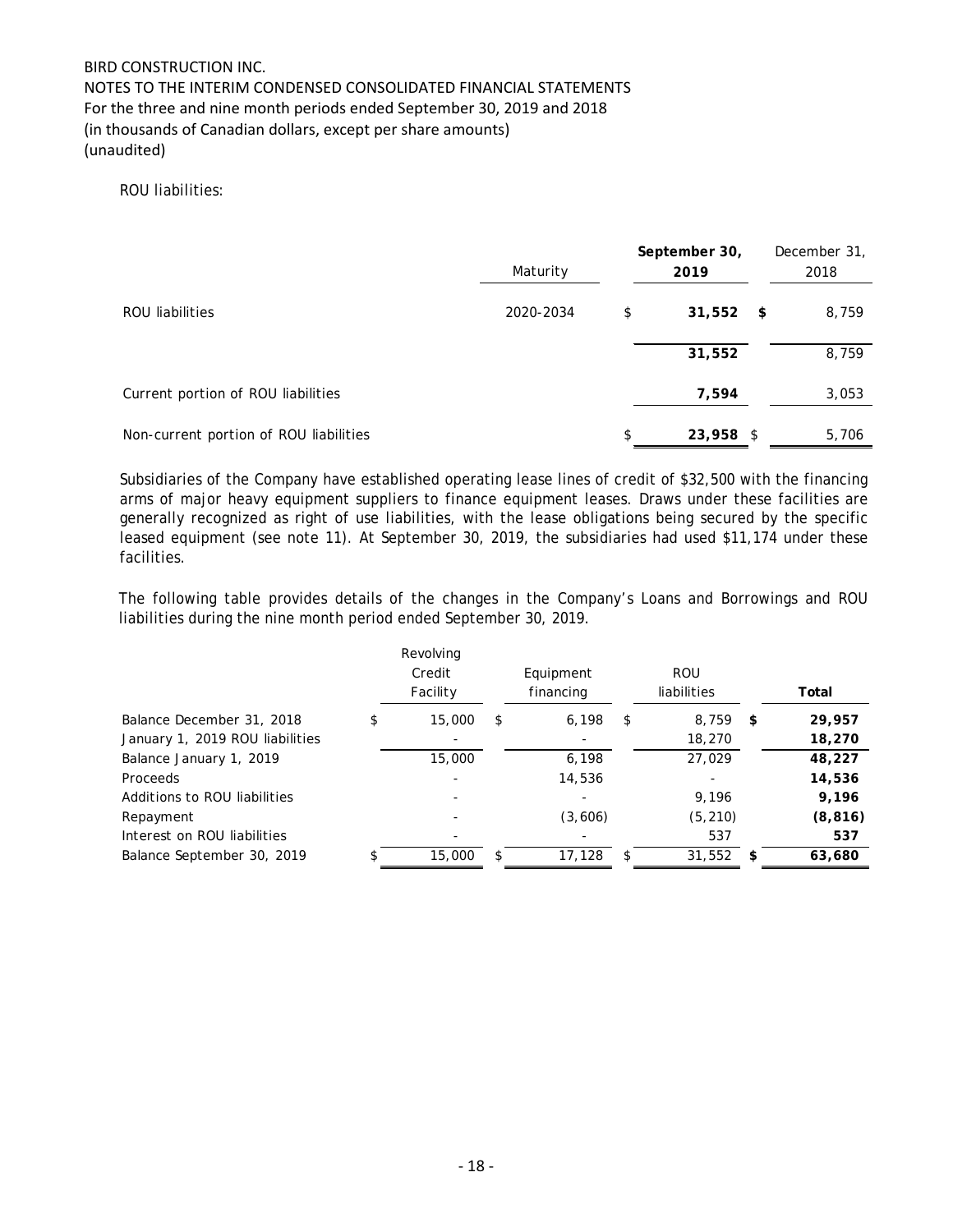The aggregate amount of principal repayments and future minimum lease payments for all loans and borrowings and ROU liabilities is as follows:

|                            | Revolving    |           |             |            |          |
|----------------------------|--------------|-----------|-------------|------------|----------|
|                            | Credit       | Equipment | <b>ROU</b>  |            |          |
|                            | Facility     | financing | liabilities |            | Total    |
| Within 1 year              | \$           | 5,962     | 8,538       | $^{\circ}$ | 14,500   |
| Year 2                     |              | 5,421     | 7,372       |            | 12,793   |
| Year 3                     | 15,000       | 4,050     | 4,648       |            | 23,698   |
| Year 4                     | ۰            | 1,420     | 3,598       |            | 5,018    |
| Year 5                     |              | 275       | 2,010       |            | 2,285    |
| More than 5 years          |              | -         | 8,670       |            | 8,670    |
| Balance September 30, 2019 | \$<br>15,000 | 17,128    | 34,836      | -\$        | 66,964   |
| Less interest              |              |           | (3, 284)    |            | (3, 284) |
|                            | \$<br>15,000 | 17,128    | 31,552      | -\$        | 63,680   |

### **14. Income taxes**

|                                                 | Nine months ended September 30,<br>2019<br>\$<br>(1,568)<br>\$<br>2,173<br>605<br>\$<br>27.2% |  |           |
|-------------------------------------------------|-----------------------------------------------------------------------------------------------|--|-----------|
|                                                 |                                                                                               |  | 2018      |
| Provision for income taxes                      |                                                                                               |  |           |
| Income tax expense (recovery) is comprised of:  |                                                                                               |  |           |
| Current income taxes                            |                                                                                               |  | (846)     |
| Deferred income taxes                           |                                                                                               |  | (2,005)   |
|                                                 |                                                                                               |  | (2, 851)  |
| Income tax rate reconciliation                  |                                                                                               |  |           |
| Combined federal and provincial income tax rate |                                                                                               |  | 27.0%     |
| Increases (reductions) applicable to:           |                                                                                               |  |           |
| Non-taxable items                               | 2.6%                                                                                          |  | $(0.5\%)$ |
| Other                                           | 1.7%                                                                                          |  | 1.3%      |
| Effective rate                                  | 31.5%                                                                                         |  | 27.8%     |
|                                                 |                                                                                               |  |           |

The Company's statutory tax rate is the combined federal and provincial tax rates in the jurisdictions in which the Company operates.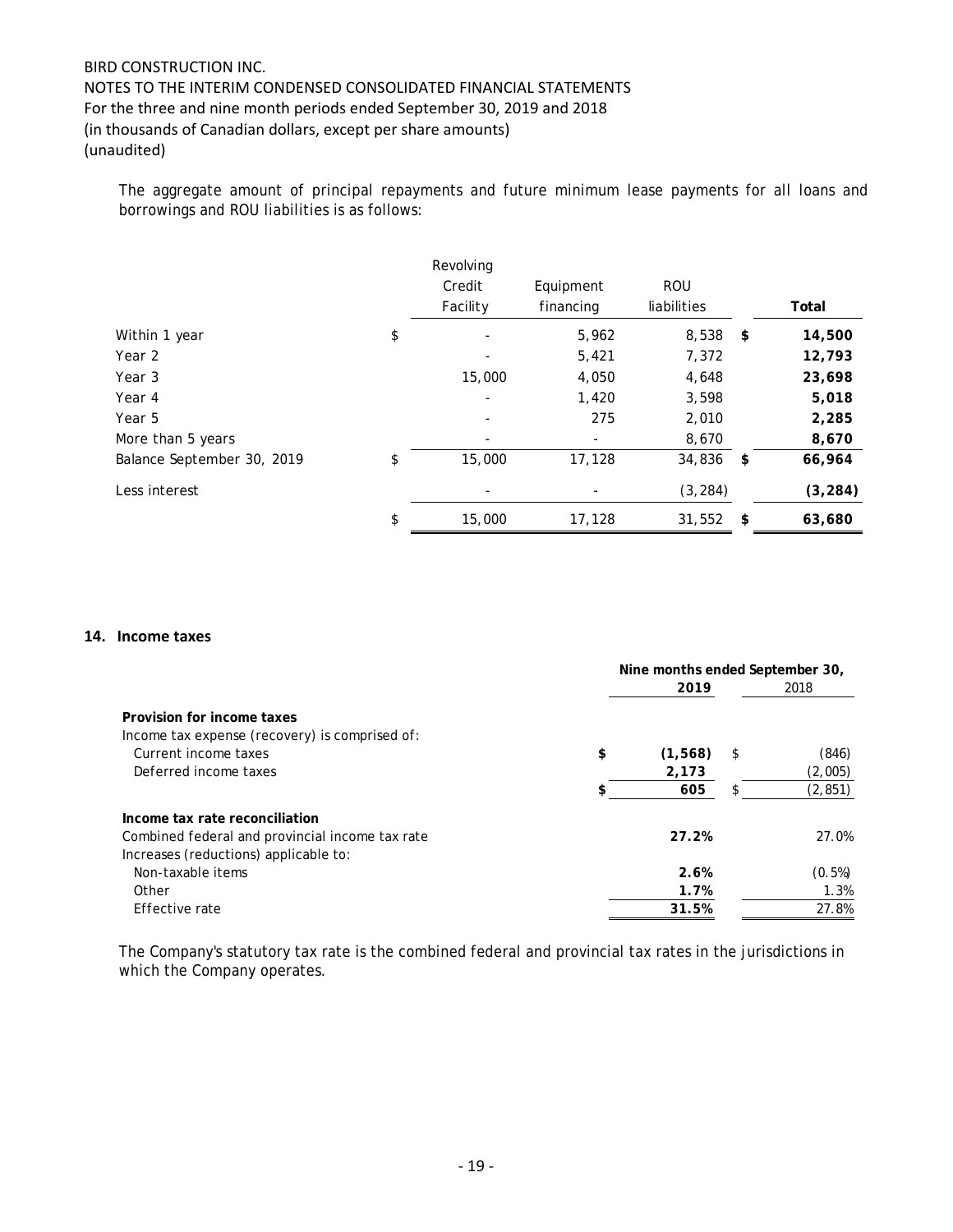NOTES TO THE INTERIM CONDENSED CONSOLIDATED FINANCIAL STATEMENTS For the three and nine month periods ended September 30, 2019 and 2018 (in thousands of Canadian dollars, except per share amounts) (unaudited)

## **15. Other liabilities**

|                                                                          | September 30,<br>2019 |    | December 31,<br>2018 |
|--------------------------------------------------------------------------|-----------------------|----|----------------------|
| Liabilities for cash-settled share-based compensation plans (note 16(b)) | \$<br>6,637           | \$ | 4,374                |
| Leasehold inducement                                                     | 2,028                 |    | 2,224                |
| Deferred payment                                                         | 756                   |    | 756                  |
| Total return swap derivatives (note 9)                                   | 2,416                 |    | 2,218                |
| Interest rate swaps                                                      | 81                    |    | 54                   |
|                                                                          | \$<br>11,918          | S  | 9,626                |
| Less: current portion                                                    |                       |    |                      |
| Cash-settled share-based compensation plans (note 16(b))                 | 2,138                 |    | 917                  |
| Leasehold inducement                                                     | 260                   |    | 218                  |
| Deferred payment                                                         | 756                   |    | 756                  |
| Total return swap derivatives                                            | 1,237                 |    | 389                  |
| Interest rate swaps                                                      | 12                    |    |                      |
|                                                                          | \$<br>4,403           | S  | 2,280                |
| Non-current portion                                                      | \$<br>7,515           | \$ | 7,346                |

The Company entered into Total Return Swap ("TRS") derivative contracts for the purpose of managing its exposure to changes in the fair value of its MTIP, EIP and DSU share-based compensation plans, due to changes in the fair value of the Company's common shares. The TRS derivative contracts are not designated as a hedge, and changes in the fair market value are recorded as compensation expense in the statement of income. As at September 30, 2019, the Company recorded a derivative liability of \$2,416 (December 31, 2018 – \$2,218 derivative liability).

## **16. Share‐based compensation plans**

## (a) Stock option plan:

Details of changes in the balance of stock options outstanding are as follows:

|                                   | Number of share<br>options outstanding | Weighted average<br>exercise price |
|-----------------------------------|----------------------------------------|------------------------------------|
| Outstanding at December 31, 2018  | 490,000                                | \$<br>13.55                        |
| Expired during the period         | (390,000)                              | 13.98                              |
| Outstanding at September 30, 2019 | 100,000                                | \$<br>11.87                        |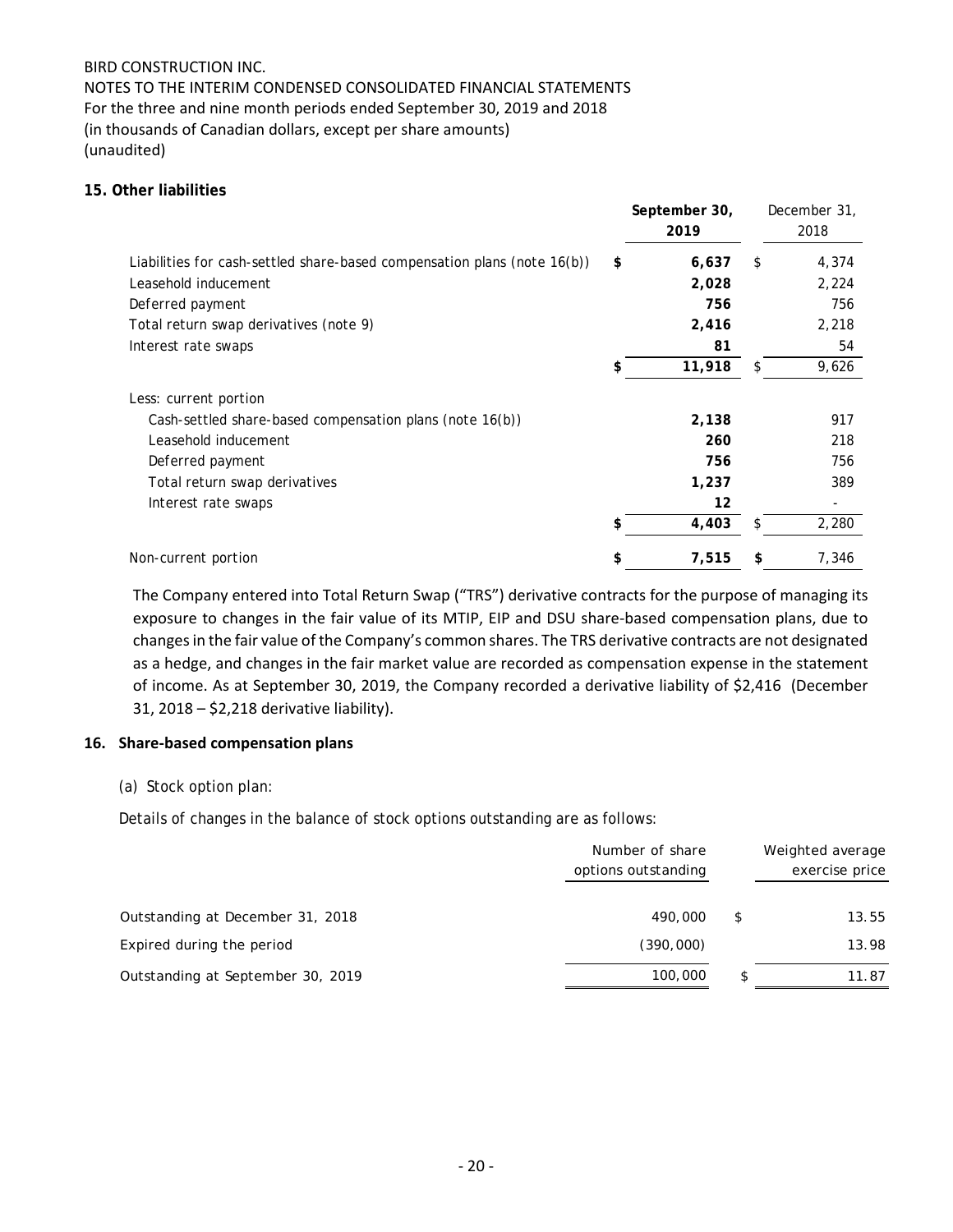The following table summarizes information about stock options outstanding and exercisable as at September 30, 2019:

|                       |                 | Number of   |     |                   | Weighted     |                      |                  |
|-----------------------|-----------------|-------------|-----|-------------------|--------------|----------------------|------------------|
|                       | Number of stock | stock       |     |                   | average fair |                      | Remaining        |
|                       | options issued  | options     |     | Exercise          | value of the |                      | contractual life |
|                       | and outstanding | exercisable |     | price             | option       | Expiry date          | (years)          |
|                       |                 |             |     |                   |              |                      |                  |
| January 1, 2015 Grant | 100,000         | 100,000     | \$. | $11.87 \text{ s}$ |              | 1.16 January 1, 2022 | 2.3              |

All outstanding options have fully vested. There was no stock-based compensation expense recognized during the nine month period ended September 30, 2019. This compares to an expense of \$5 during the first nine months of 2018.

(b) Medium term incentive plan ("MTIP"), Equity incentive plan ("EIP") and Deferred share unit plan ("DSU Plan"):

|                                                             | September 30,<br>2019 | December 31,<br>2018 |
|-------------------------------------------------------------|-----------------------|----------------------|
| MTIP liability                                              | \$<br>1,584           | \$<br>1,226          |
| EIP liability                                               | 2,566                 | 1,336                |
| DSU liability                                               | 2,487                 | 1,812                |
| Liabilities for cash-settled share-based compensation plans | 6,637                 | \$<br>4,374          |
| Less: current portion - MTIP liability                      | 1,050                 | 917                  |
| Less: current portion - EIP liability                       | 1,088                 |                      |
|                                                             | \$<br>2,138           | \$<br>917            |
| Non-current portion                                         | \$<br>4.499           | \$<br>3,457          |

The Company has recognized a loss of \$198 on its TRS derivatives for the nine month period ended September 30, 2019 (September 30, 2018 - \$2,055 loss).

## **17. Shareholders' capital**

The Company is authorized to issue an unlimited number of common shares and has 42,516,853 issued and outstanding common shares as at September 30, 2019. The Company is authorized to issue preference shares in series with rights set by the Board of Directors, up to a balance not to exceed 35% of the outstanding common shares.

|                                                   | Number of shares | Amount |
|---------------------------------------------------|------------------|--------|
| Balance, September 30, 2019 and December 31, 2018 | 42,516,853       | 42,527 |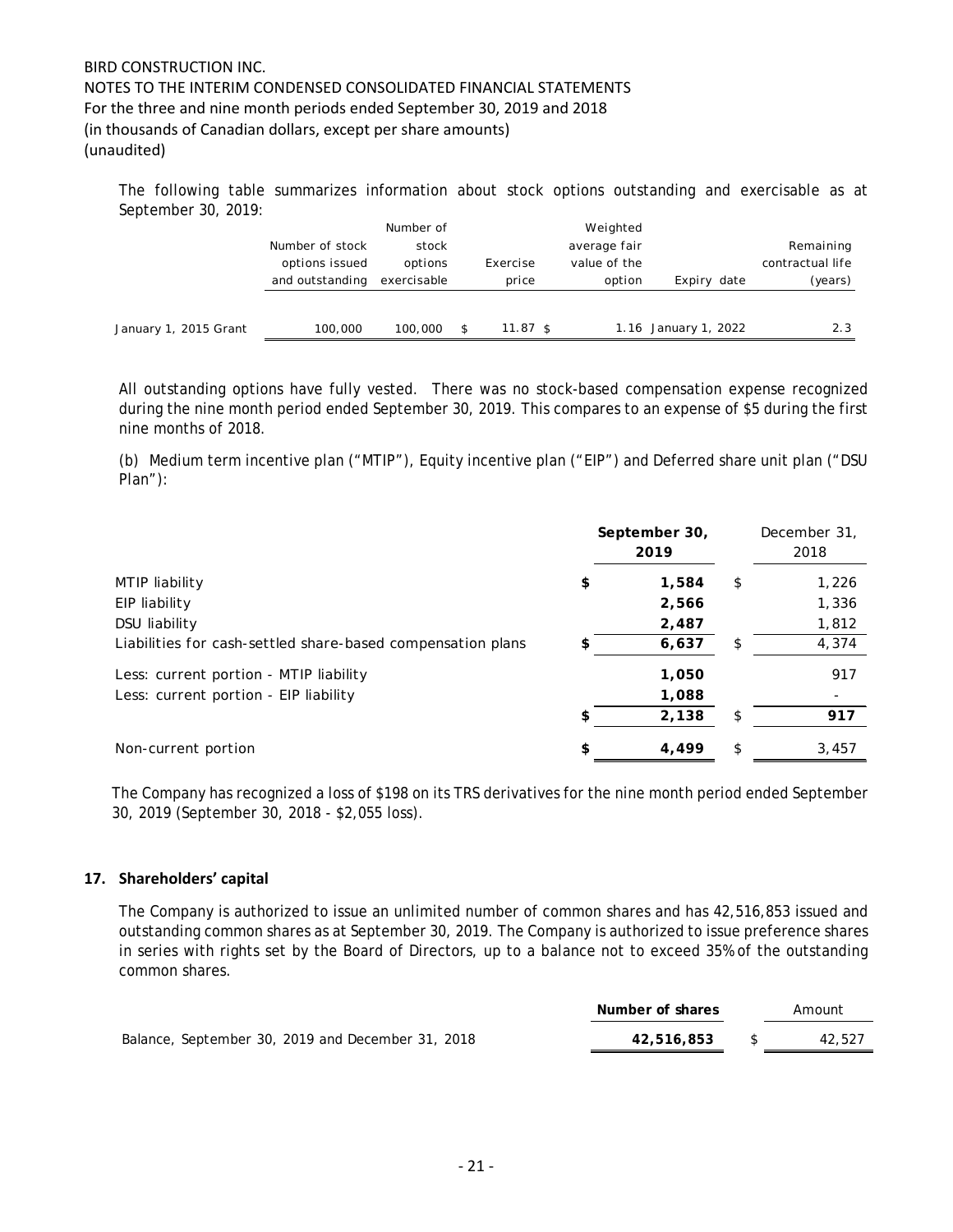NOTES TO THE INTERIM CONDENSED CONSOLIDATED FINANCIAL STATEMENTS For the three and nine month periods ended September 30, 2019 and 2018 (in thousands of Canadian dollars, except per share amounts) (unaudited)

## **18. Earnings per share**

Details of the calculation of earnings per share are as follows:

|                                                                                 | Three months ended September 30, |    |            |                 | Nine months ended September 30, |            |
|---------------------------------------------------------------------------------|----------------------------------|----|------------|-----------------|---------------------------------|------------|
|                                                                                 | 2019                             |    | 2018       | 2019            |                                 | 2018       |
| Profit (loss) attributable to shareholders                                      |                                  |    |            |                 |                                 |            |
| (basic and diluted)                                                             | 6,782                            | \$ | $4,360$ \$ | 1,317           |                                 | (7, 392)   |
| Average number of common shares outstanding<br>Effect of stock options on issue | 42,516,853<br>۰                  |    | 42,516,853 | 42,516,853<br>٠ |                                 | 42,516,853 |
| Weighted average number of common<br>shares (diluted)                           | 42,516,853                       |    | 42,516,853 | 42,516,853      |                                 | 42,516,853 |
| Basic and diluted earnings (loss) per share<br>S                                | 0.16                             | S. | $0.10$ \$  | 0.03            |                                 | (0.17)     |

At September 30, 2019, 100,000 options (December 31, 2018 - 490,000 options) were excluded from the diluted weighted average number of common shares calculation as their effect would have been antidilutive.

### **19. Provisions**

|                           |   | September 30,<br>2019 | December 31,<br>2018 |  |
|---------------------------|---|-----------------------|----------------------|--|
| Warranty claims and other |   | 4,428                 | 6,666                |  |
| Legal claims              |   | 2,419                 | 1,927                |  |
|                           | S | 6,847                 | 8,593                |  |

Various claims and litigation arise in the normal course of the construction business. It is management's opinion that adequate provision has been made for any potential settlements relating to such matters and that they will not materially affect the financial position or future operations of the Company.

## **20. Finance income**

|                 | Nine months ended September 30, |  |      |  |  |
|-----------------|---------------------------------|--|------|--|--|
|                 | 2019                            |  | 2018 |  |  |
| Interest income | 1.827                           |  | 888  |  |  |
|                 | 1.827                           |  | 888  |  |  |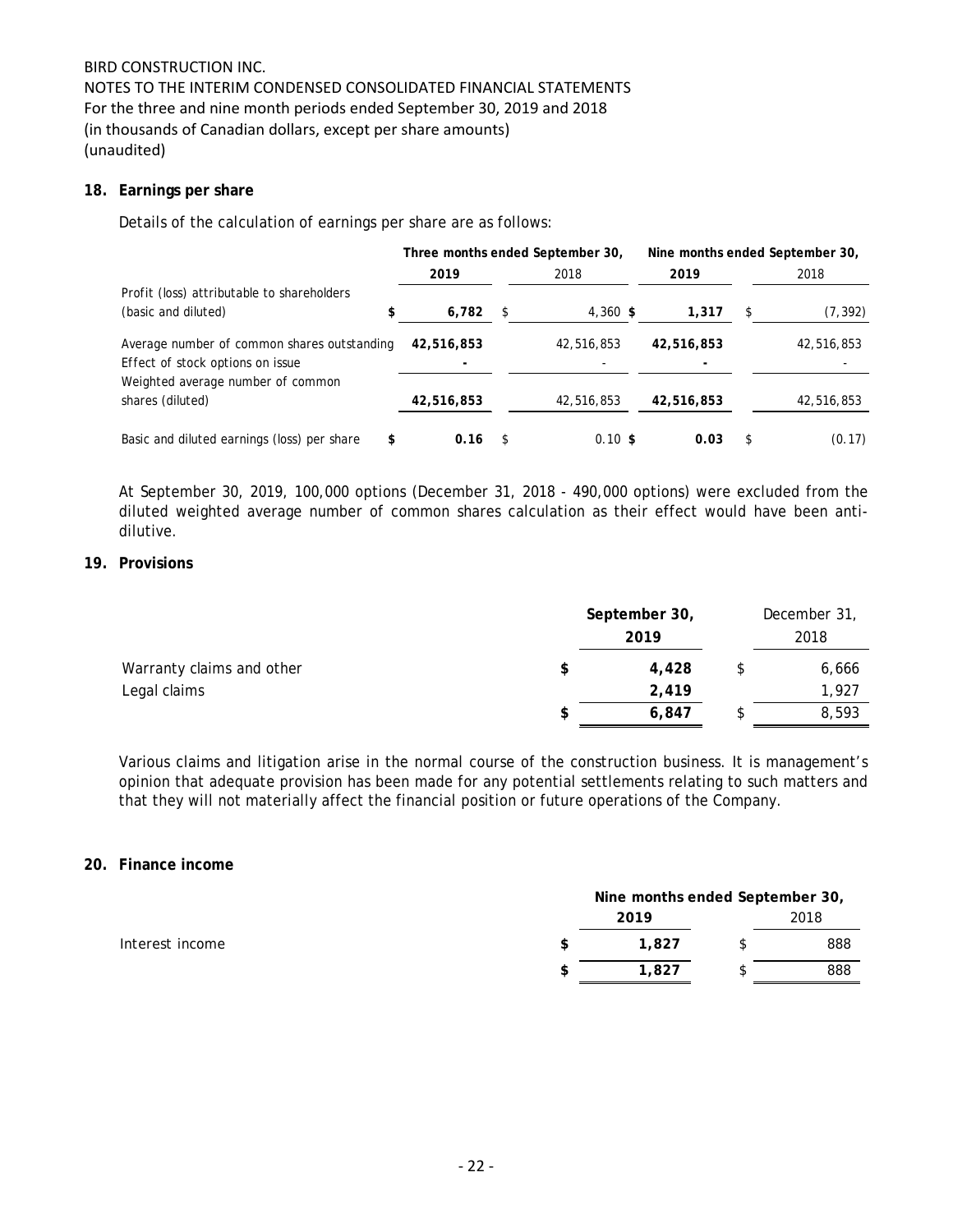NOTES TO THE INTERIM CONDENSED CONSOLIDATED FINANCIAL STATEMENTS For the three and nine month periods ended September 30, 2019 and 2018 (in thousands of Canadian dollars, except per share amounts) (unaudited)

## **21. Finance and other costs**

|                                                     |    | Nine months ended September 30, |       |
|-----------------------------------------------------|----|---------------------------------|-------|
|                                                     |    | 2019                            | 2018  |
| Interest on loans and borrowings                    | \$ | 1,362                           | 1,255 |
| Interest on ROU liabilities                         |    | 705                             |       |
| Loss on interest rate swaps (note 7 and note 15)    |    | 314                             | 256   |
| Interest on non-recourse project financing (note 7) |    | 1.109                           | 792   |
| Other                                               |    | 515                             | 330   |
|                                                     | \$ | 4.005                           | 2,633 |

For the prior period certain borrowing costs included in general and administrative expenses were reclassified to finance and other costs to conform to the presentation adopted in the current period.

## **22. Commitments and contingencies**

## (a) Commitments:

Outstanding surety lien bonds issued on behalf of the Company in connection with liens by subcontractors and suppliers at September 30, 2019 totalled \$55,593 (December 31, 2018 - \$43,301).

The Company has acquired minority equity interests in a number of PPP concession entities (note 10), which requires the Company to make \$5,859 in future capital injections. These commitments have been secured by letters of credit totalling \$5,859 (December 31, 2018 - \$5,859).

### (b) Contingencies:

The Company is contingently liable for the usual contractor's obligations relating to performance and completion of construction contracts. These include the Company's contingent liability for the performance obligations of its subcontractors. Where possible and appropriate, the Company obtains performance bonds, subcontract/supplier insurance or alternative security from subcontractors. However, where this is not possible, the Company is exposed to the risk that subcontractors will fail to meet their performance obligations. In that eventuality, the Company would be obliged to complete the subcontractor's contract, generally by engaging another subcontractor, and the cost of completing the work could exceed the original subcontract price. The Company makes appropriate provisions in the financial statements for all known liabilities relating to subcontractor defaults.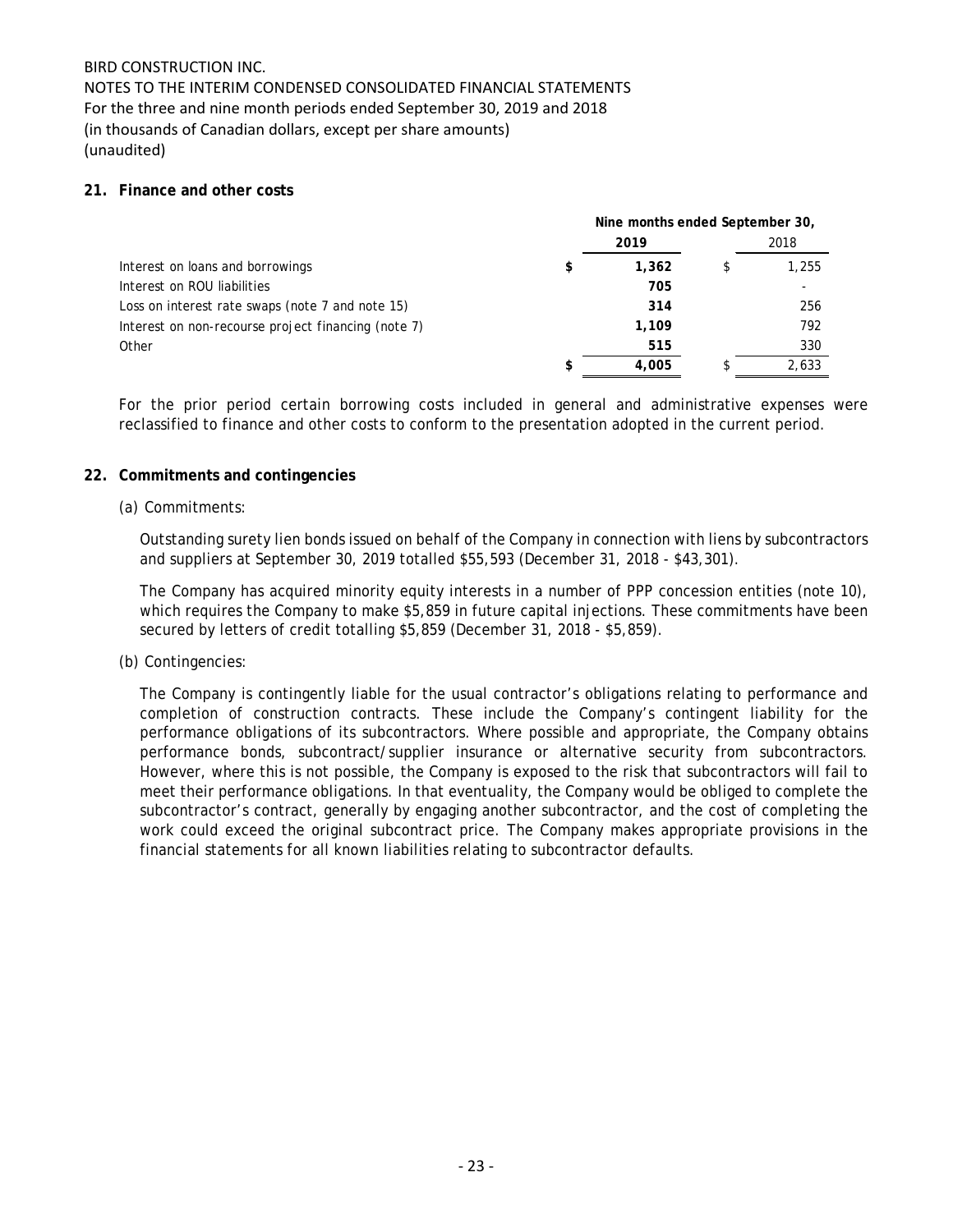NOTES TO THE INTERIM CONDENSED CONSOLIDATED FINANCIAL STATEMENTS For the three and nine month periods ended September 30, 2019 and 2018 (in thousands of Canadian dollars, except per share amounts) (unaudited)

## **23. Other cash flow information**

|                                                                      | Nine months ended September 30, |    |          |
|----------------------------------------------------------------------|---------------------------------|----|----------|
|                                                                      | 2019                            |    | 2018     |
| Changes in non-cash working capital relating to operating activities |                                 |    |          |
| Accounts receivable                                                  | \$<br>(95, 894)                 | \$ | (57,096) |
| Contract assets                                                      | 3.333                           |    | 5.495    |
| Contract assets - alternative finance projects                       | (39,687)                        |    | 69,209   |
| Prepaid expenses                                                     | (621)                           |    | (667)    |
| Other assets                                                         | (2,089)                         |    |          |
| Inventory and other assets                                           | 242                             |    | (241)    |
| Accounts payable                                                     | (26, 816)                       |    | (771)    |
| Contract liabilities                                                 | 57.168                          |    | 3.715    |
| Provisions                                                           | (1, 746)                        |    | (1, 351) |
| Medium term incentive plan and other                                 | (25)                            |    | (892)    |
|                                                                      | \$<br>(106,135)                 | \$ | 17,401   |

Contract assets - alternative finance project changes are driven by design build finance projects. Refer to note 7 for loan proceeds to fund contract assets - alternative finance projects.

|                                                         | September 30,<br>2019 | December 31,<br>2018 |
|---------------------------------------------------------|-----------------------|----------------------|
| Cash and cash equivalents                               |                       |                      |
| Cash                                                    | \$<br>9.867           | 111,247              |
| Restricted cash and blocked accounts                    | 6,137                 | 2,746                |
| Cash held for joint operations                          | 74.040                | 43,158               |
| Bankers' acceptances and short-term deposits            | 6,772                 |                      |
| Restricted bankers' acceptances and short-term deposits | 90                    | 1,769                |
|                                                         | 96.906                | 158,920              |

Cash, bankers' acceptances and short-term deposits include restricted cash and cash equivalents that were deposited as collateral for letters of credit issued by the Company. As such, these amounts are not available for general operating purposes.

| Restricted cash and cash equivalents                                  |    |       |       |
|-----------------------------------------------------------------------|----|-------|-------|
| Cash and cash equivalents held to support letters of credit (note 13) | £. | 849   | 2.645 |
| Cash deposited in blocked accounts for special projects (notes 7)     |    | 1,420 | 1,870 |
| Restricted cash                                                       |    | 3.958 |       |
|                                                                       |    | 6.227 | 4,515 |

## Support for Letters of Credit:

In the normal course of business, the Company issues letters of credit on certain projects to guarantee its performance. These projects are typically design-build contracts relating to PPP arrangements and other major construction projects. In certain instances, the letters of credit are supported by the hypothecation of cash and cash equivalents that are not available for general corporate purposes (note 13).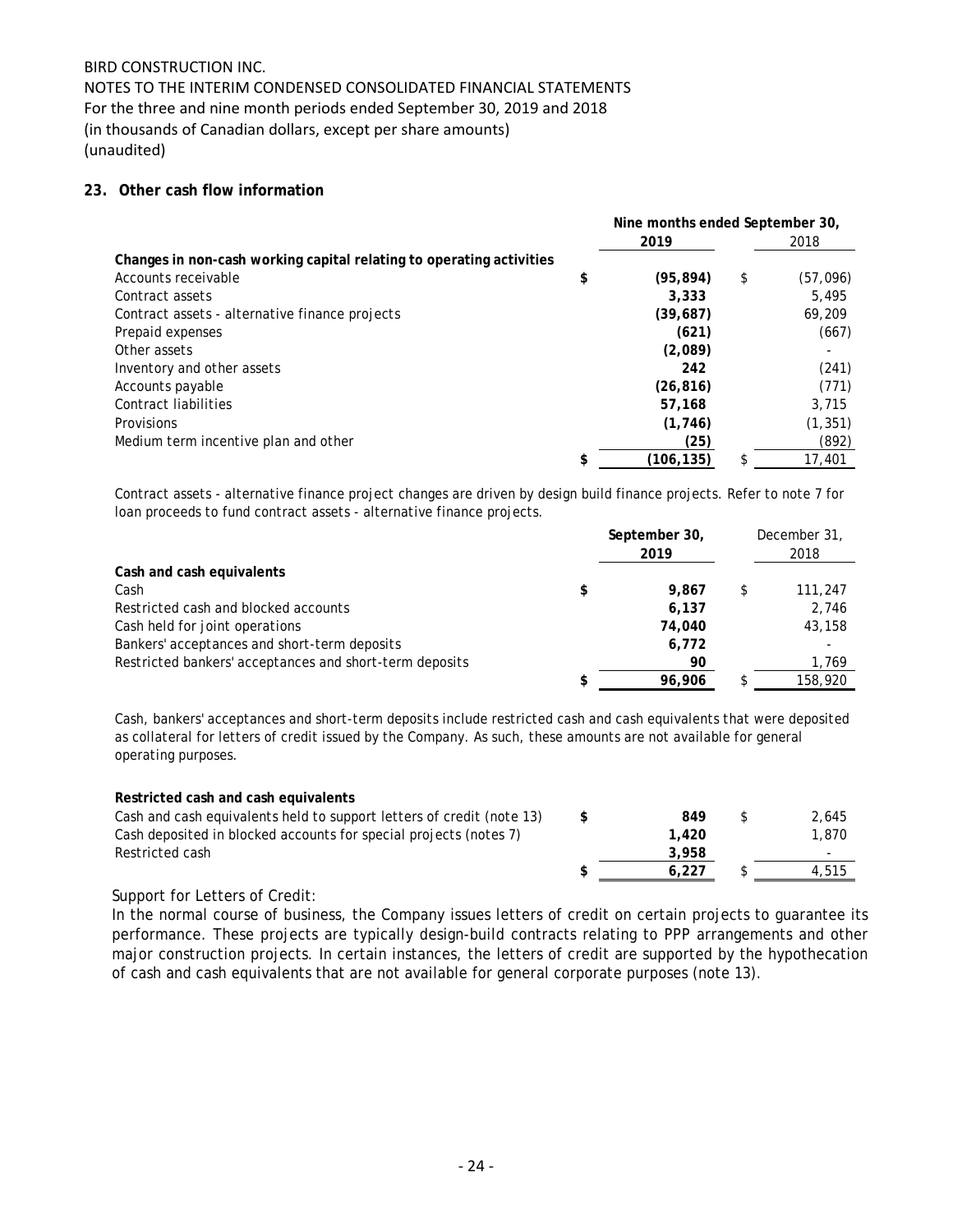NOTES TO THE INTERIM CONDENSED CONSOLIDATED FINANCIAL STATEMENTS For the three and nine month periods ended September 30, 2019 and 2018 (in thousands of Canadian dollars, except per share amounts) (unaudited)

### Blocked Accounts:

The terms of non-recourse project financing require scheduled loan advances to be deposited in a blocked bank account which cannot be accessed directly by the Company for general corporate purposes. Upon recommendation by the lender's technical advisor, cash is released monthly from the blocked account and paid to the Company based on the progress made on the related construction project. Once PPP projects that only involve short term financing reach final completion and the debt is repaid, any remaining amounts in the project accounts become unrestricted and available for general corporate purposes.

## Restricted Cash:

Under the Construction Act in Ontario, a bank account has been established for the benefit of persons who have supplied services or materials to the improvement for specific projects subject to the legislation. The funds remain in the account until all subcontractors, suppliers and direct labour are paid, as appropriate.

## **24. Financial instruments**

## **A. Classification and fair value of financial instruments:**

|                                                            | September 30,<br>2019 | December 31,<br>2018 |  |
|------------------------------------------------------------|-----------------------|----------------------|--|
| Financial instruments at fair value through profit or loss |                       |                      |  |
| Non-recourse project financing - interest rate swaps       | \$<br>(900)           | \$<br>(613)          |  |
| Interest rate swaps                                        | (81)                  | (54)                 |  |
| <b>TRS</b> derivatives                                     | (2, 416)              | (2, 218)             |  |
|                                                            | \$<br>(3, 397)        | \$<br>(2, 885)       |  |
| <b>Financial assets and financial liabilities</b>          |                       |                      |  |
| <b>Financial assets</b>                                    |                       |                      |  |
| Cash and cash equivalents                                  | \$<br>96,906          | \$<br>158,920        |  |
| Accounts receivable                                        | 433,603               | 337,663              |  |
| Other assets                                               | 8,658                 | 6,852                |  |
| Short-term investments                                     |                       | 1,705                |  |
|                                                            | \$<br>539,167         | \$<br>505,140        |  |
| <b>Financial liabilities</b>                               |                       |                      |  |
| Accounts payable                                           | \$<br>(356, 567)      | \$<br>(383, 608)     |  |
| Dividends payable to shareholders                          | (1, 382)              | (1, 382)             |  |
| Non-recourse project financing - loan facilities (note 7)  | (55, 351)             | (11, 211)            |  |
| Loans and borrowings                                       | (32, 128)             | (21, 198)            |  |
| Right-of-use liabilities                                   | (31, 552)             | (8, 759)             |  |
| Deferred payment                                           | (756)                 | (756)                |  |
|                                                            | \$<br>(477, 736)      | \$<br>(426, 914)     |  |
| <b>Total financial instruments</b>                         | \$<br>58,034          | \$<br>75,341         |  |

The fair value of the loans and borrowings approximate their carrying values on a discounted cash flow basis as the majority of these obligations bear interest at market rates. The fair values of the remaining financial instruments approximate their carrying value due to their relatively short periods to maturity.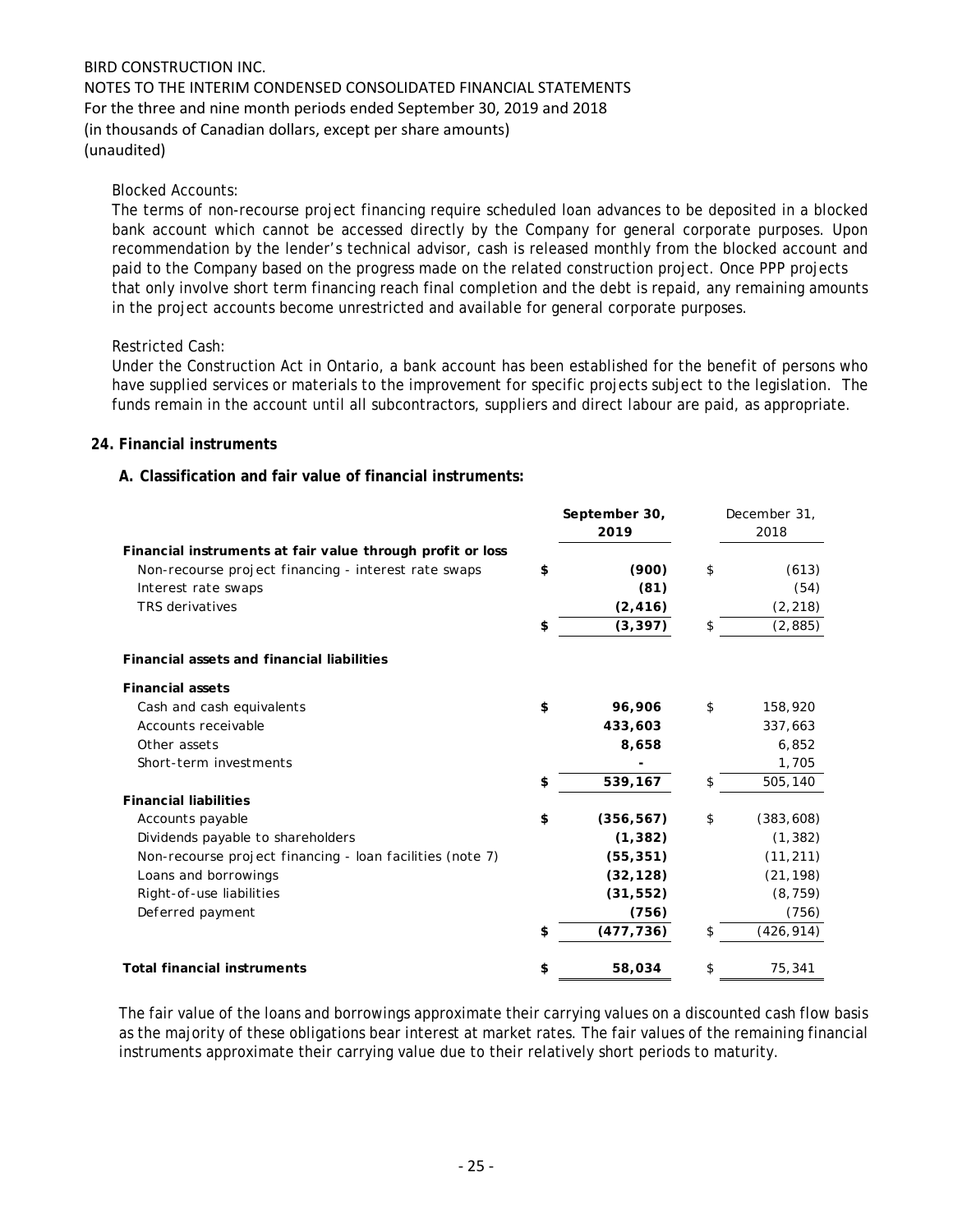## **B. Risk Management:**

In the normal course of business, the Company is exposed to several risks related to financial instruments that can affect its operating performance. These risks and the actions taken to manage them are as follows:

i. Credit Risk:

Credit risk relates to the risk of financial loss to the Company if a customer or counterparty to a financial instrument fails to meet their contractual obligation.

With respect to accounts receivable, concentration of credit risk is limited due to the geographic dispersion of revenues and a diversified customer base. Before entering into any construction contract and during the course of the construction project, the Company goes to considerable lengths to satisfy itself that the customer has adequate resources to fulfil its contractual payment obligations as construction work is completed. If a customer was unable or unwilling to pay the amount owing, the Company will generally have a right to register a lien against the project that will normally provide some security that the amount owed would be realized.

Bankers' acceptances, short-term deposits and short-term investments are subject to minimal credit risk as they are placed with only major Canadian financial institutions. As is reasonably practical, these investments are placed with several different Canadian financial institutions, thereby reducing the Company's exposure to a default by any one financial institution.

Accounts receivable outstanding for greater than 90 days and considered past due by the Company's management represent 10.6% (December 31, 2018 – 13.0%) of the balance of progress billings on construction contracts receivable at September 30, 2019. Management has recorded an allowance of \$1,364 (December 31, 2018 - \$1,271) against these past due receivables, net of amounts recoverable from others.

|                          | Amounts past due |  |          |      |               |  |              |  |
|--------------------------|------------------|--|----------|------|---------------|--|--------------|--|
|                          | Up to $12$       |  | Over 12  |      | September 30, |  | December 31, |  |
|                          | months           |  | months   |      | 2019          |  | 2018         |  |
| Trade receivables        | 18,162           |  | 15,420   | - \$ | 33,582        |  | 28,847       |  |
| Allowance for impairment | (138)            |  | (1, 226) |      | (1, 364)      |  | (1, 271)     |  |
| Total trade receivables  | 18,024           |  | 14,194   | -\$  | 32,218        |  | 27,576       |  |

The movement in the allowance for impairment in respect of loans and receivables during the period was as follows:

|                              | September 30, | December 31, |  |  |
|------------------------------|---------------|--------------|--|--|
|                              | 2019          | 2018         |  |  |
| Balance, beginning of period | 1.271         | 1,672        |  |  |
| Impairment loss recognized   | 139           | 140          |  |  |
| Amounts written off          |               | (396)        |  |  |
| Impairment loss reversed     | (46)          | (145)        |  |  |
| Balance, end of period       | 1,364         | 1,271        |  |  |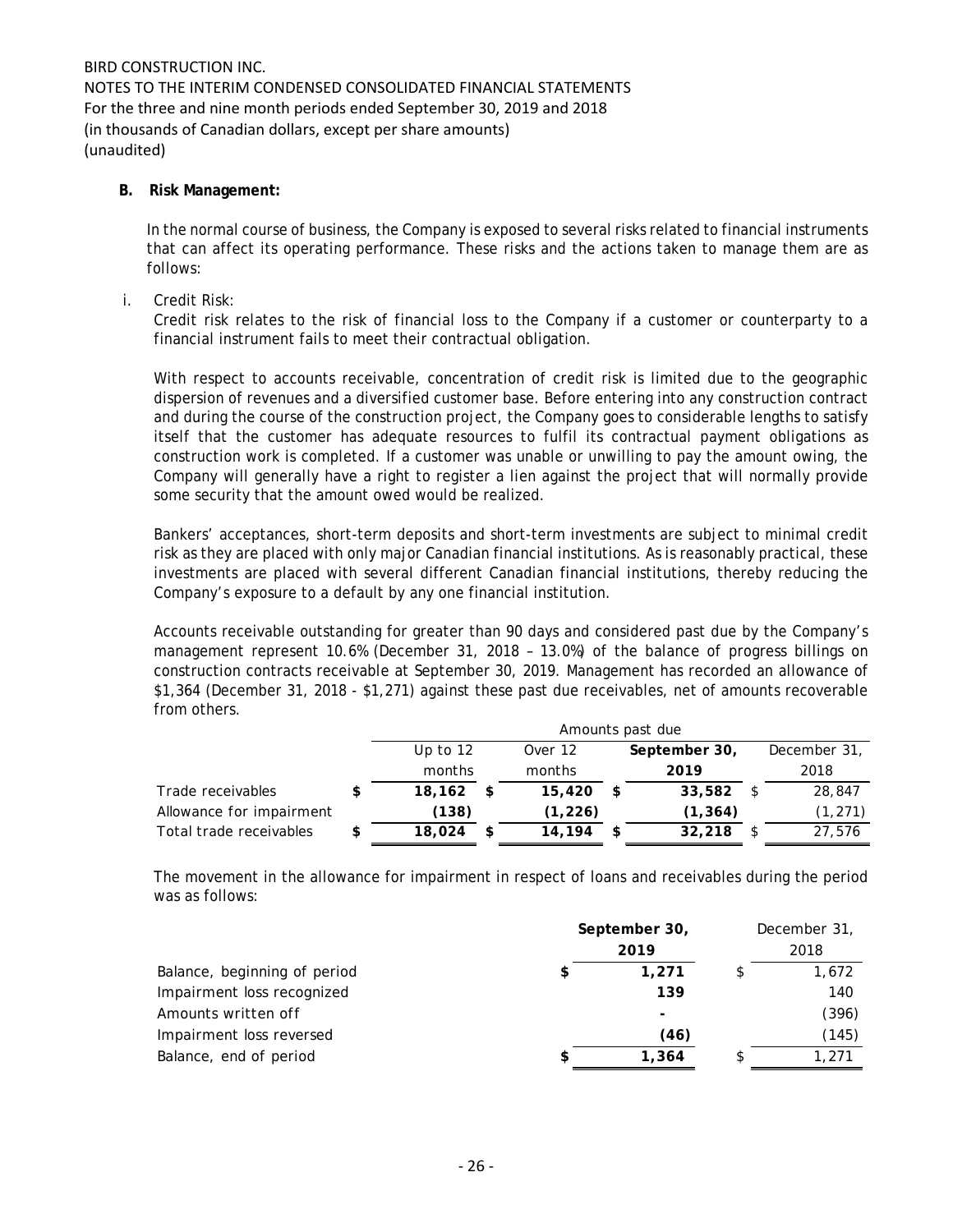ii. Liquidity risk:

Liquidity risk relates to the risk that the Company will not be able to meet its financial obligations as they fall due.

The Company has working capital of \$59,501 which is available to support surety requirements related to construction projects. As a component of working capital, the Company maintains significant balances of cash and cash equivalents and investments in liquid securities. These investments, less \$849 hypothecated to support outstanding letters of credit and \$5,378 held in restricted accounts, are available to meet the financial obligations of the Company as they come due.

The Company has a committed line of credit of \$85,000 available to finance operations and issue letters of credit. As at September 30, 2019, the Company has drawn \$15,000 on the facility and has \$23,413 letters of credit outstanding on the facility. The committed line of credit is available until December 31, 2021. The Company has a committed revolving term loan facility totalling \$35,000 for the purpose of financing acquisitions and for working capital advances in support of major projects. As of September 30, 2019, the Company has drawn \$nil on the facility. Also, the Company and its subsidiaries have \$45,000 in equipment facilities, of which \$13,548 is outstanding at September 30, 2019. Subsidiaries of the Company have established operating lease lines of credit for \$32,500 with the financing arms of major heavy equipment suppliers to finance operating equipment leases. At September 30, 2019, the subsidiaries have used \$11,174 under these facilities. In addition, the Company has lines of credit totalling \$80,000 available for issuing letters of credit for which \$7,158 was drawn at September 30, 2019. Additional draws on this line require hypothecation of additional securities or cash deposits. Cash collateralization may not be required for certain letters of credit with an export component as the Company has entered into an agreement with EDC to provide performance security guarantees for letters of credit issued that meet their criteria. The Company believes it has access to sufficient funding through the use of these facilities to meet foreseeable operating requirements.

Principal repayments due on the loans and borrowings and non-recourse project financing are disclosed in notes 13 and 7, respectively. As disclosed in notes 15 and 16, payments required pursuant to the Company's MTIP granted in 2016, 2017 and 2018 are due on the vesting dates of November 2019, November 2020 and November 2021, respectively, or upon retirement, if earlier. Payments pursuant to the Company's EIP granted in 2017, 2018 and 2019 are due by December 2020, December 2021 and December 2022 respectively. Payments pursuant to the Company's DSU Plan are cash settled when the eligible Director ceases to hold any position within the Company.

iii. Market risk:

Market risk is the risk that changes in market prices, such as interest rates and equity prices, will affect the Company's income or the value of its holdings in liquid securities.

At September 30, 2019, the interest rate profile of the Company's long-term debt and non-recourse project financing was as follows:

|                                                         |     | September 30, |
|---------------------------------------------------------|-----|---------------|
|                                                         |     | 2019          |
| Fixed-rate facilities                                   |     | 17,128        |
| Variable-rate facilities                                |     | 15,000        |
| Non-recourse project financing facilities               |     | 56,028        |
| Total long-term debt and non-recourse project financing | \$. | 88,156        |